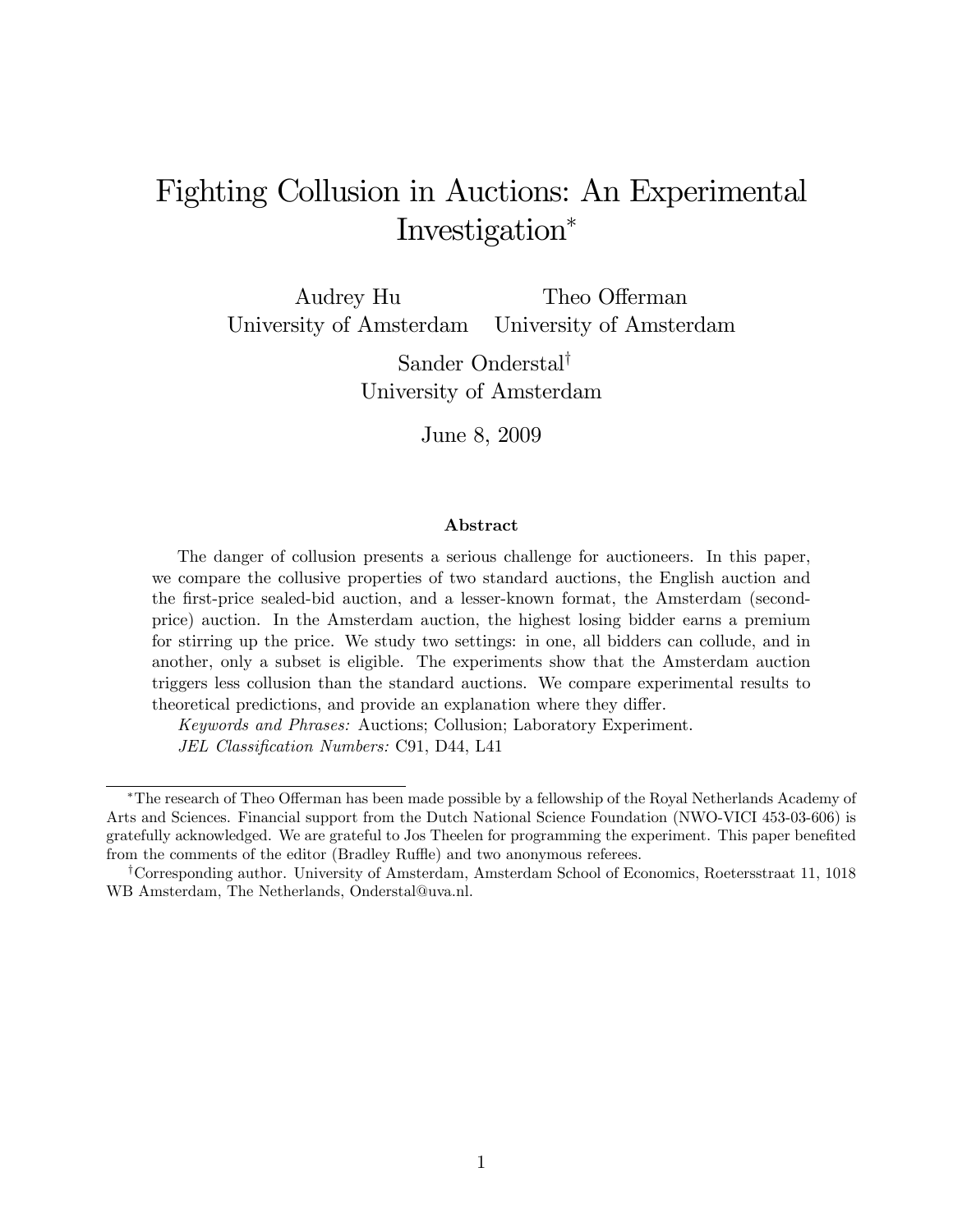## 1 Introduction

Fighting collusion is a primary concern for auctioneers because bidders who manage to form a cartel can seriously harm the seller's revenue. Klemperer (2002) argues that collusion and other competition policy related issues like predation and entry deterrence are more relevant for practical auction design than risk-aversion, affiliation, and budget-constraints that play a prominent role in mainstream auction theory. Case law shows that collusion in auctions is not just a theoretical possibility: Krishna (2004) reports that in the 1980s, 75% of the US cartel cases were related to auctions. Apparently, competition law enforcement does not sufficiently deter bidders to collude. In fact, Motta  $(2004)$  argues that "[i]t is better to try to create an environment that discourages collusion in the first place than trying to prove unlawful behavior afterwards."

The literature provides several ways for auctioneers to implement auction rules that discourage bidders to collude. It is well known that the auctioneer may impose a reserve price to do so (Graham and Marshall, 1987). Recent papers show that collusion-proof mechanisms exist under fairly general circumstances. These mechanisms raise as much revenue as a revenuemaximizing mechanism in the absence of collusion (Laffont and Martimort, 1997, 2000, Jeon and Menicucci, 2005, and Che and Kim, 2006, 2008).

These theoretical solutions have several practical limitations. The optimal reserve price and the collusion-proof mechanism require the auctioneer to know the distribution functions from which bidders draw their values. In addition, the auctioneer needs to know which bidders belong to which cartel. In practice, such information is difficult, if not impossible, to acquire.<sup>1</sup> For practical mechanism design, Wilson  $(1987)$  strongly advocates the implementation of "detail-free" auctions, i.e., auctions of which the rules do not depend on the above mentioned peculiarities of the environment.

Therefore, we will focus on a more practical solution and search for an existing "detail-free" auction format that prevents collusion as much as possible. Among the existing auctions, the

 $1$ Other limitations of proposed collusion-proof mechanisms are the following. Both Laffont and Martimort  $(1997, 2000)$  and Jeon and Menicucci  $(2005)$  require a risk-neutral, "benevolent" third-party to coordinate the side-payments for the coalition to function. Che and Kim's (2006) collusion-proof model does not rely on the special structures or bidder-types like the previous work. However, selling to the coalition is often not feasible in practice.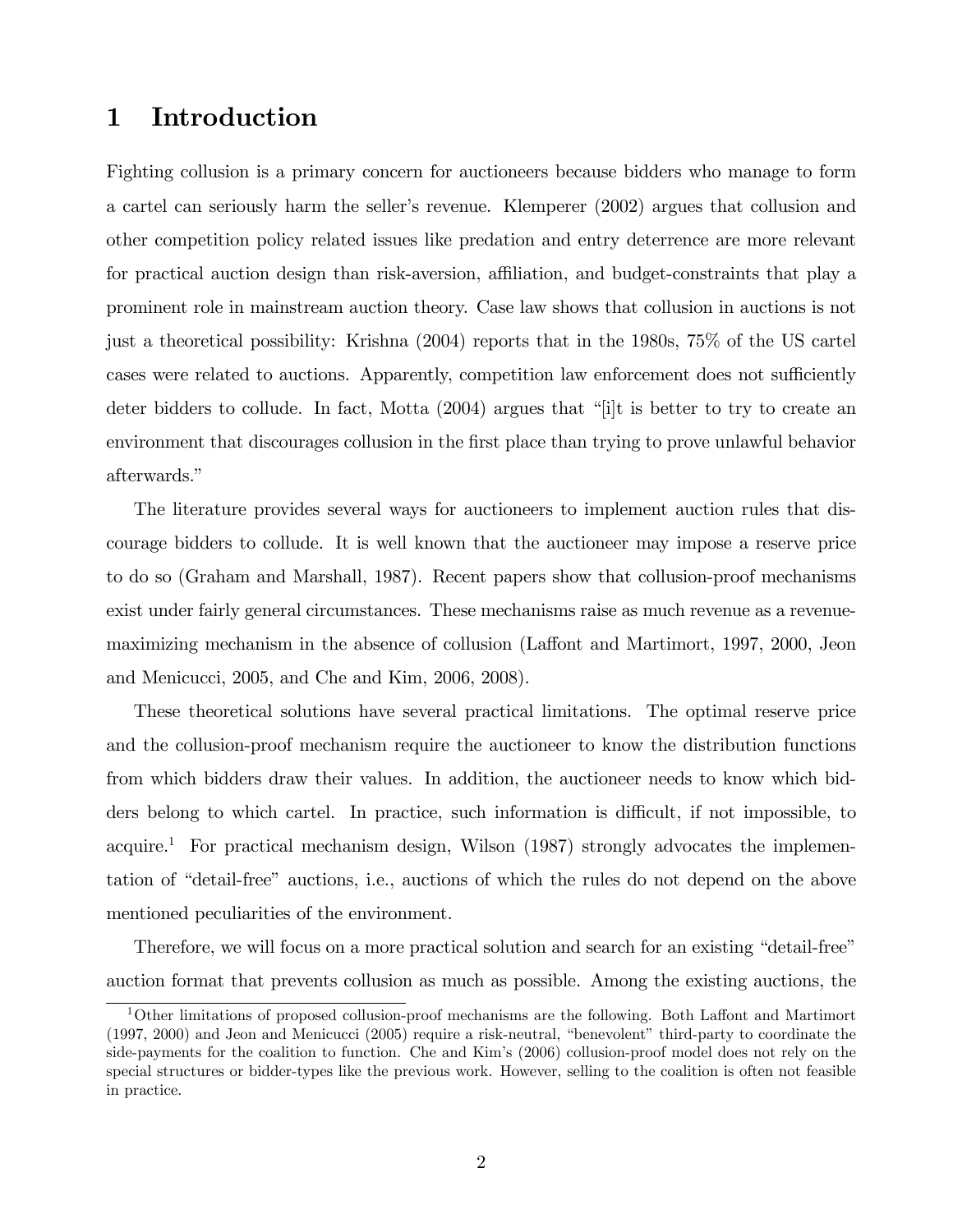literature suggests using the first-price sealed-bid auction (FP) instead of the English auction (EN) (Robinson, 1985, and Marshall and Marx, 2007). The reason is that a cartel agreement is stable in EN, where no bidder has an incentive to deviate from the cartel agreement because the cartel will continue bidding up to the highest value of its members. In contrast, a cartel in FP has to shade its bid below the highest value in the group to make a profit, which gives individual cartel-members an incentive to cheat on the agreement and submit a higher bid than the cartel.

Still, there have been many FP auctions where bidders colluded, for instance by submitting identical bids (Scherer, 1980; McAfee and McMillan, 1992). Recent examples of collusion in FP include infrastructure procurement (Porter and Zona, 1993, and Boone et al., 2009) and school milk tenders (Porter and Zona, 1999, and Pesendorfer, 2000). Apparently, many cartels have been able to overcome the free-rider incentives in FP, possibly because repeated interaction renders collusion stable in FP (Blume and Heidhues, 2008, Abdulkadiroğlu and Chung, 2003, Aoyagi, 2003, 2007, and Skrzypacz and Hopenhayn, 2004). Motivated by these examples, we focus on the toughest possible case for auctioneers, the one where cartel members do not have to fear that there will be defection from within the cartel and where side-payments are possible between cartel members (a "strong cartel" in McAfee and McMillan's (1992) terminology, and a "bid submission mechanism" in Marshall and Marx's (2007)). Our choice to focus on strong cartels is also supported by experimental evidence. Phillips, Menkhaus and Coatney (2003) show that even groups of 6 bidders who interact repeatedly are able to form stable coalitions when communication is allowed. In their communication treatment, Hamaguchi, Ishikawa, Ishimoto, Kimura and Tanno (2007) find that in procurement auctions subjects do not cheat on the agreement reached in the communication phase.

In this paper, we compare how effective FP, EN, and a lesser known format based on a premium auction are in deterring collusion. In a premium auction, the auctioneer pays the runner-up a premium for driving up the price paid by the winner. In situations where the auctioneer fears collusion, a premium auction may make collusion less attractive because it encourages bidders outside of the cartel to compete for the premium.<sup>2</sup> In Europe, premium

<sup>&</sup>lt;sup>2</sup>The literature identifies other situations where premium auctions may perform well relative to standard auction formats such as FP and EN. Goeree and Offerman (2004) show, both theoretically and in an experiment, that premium auctions may generate more revenue than standard auctions when bidders are asymmetric.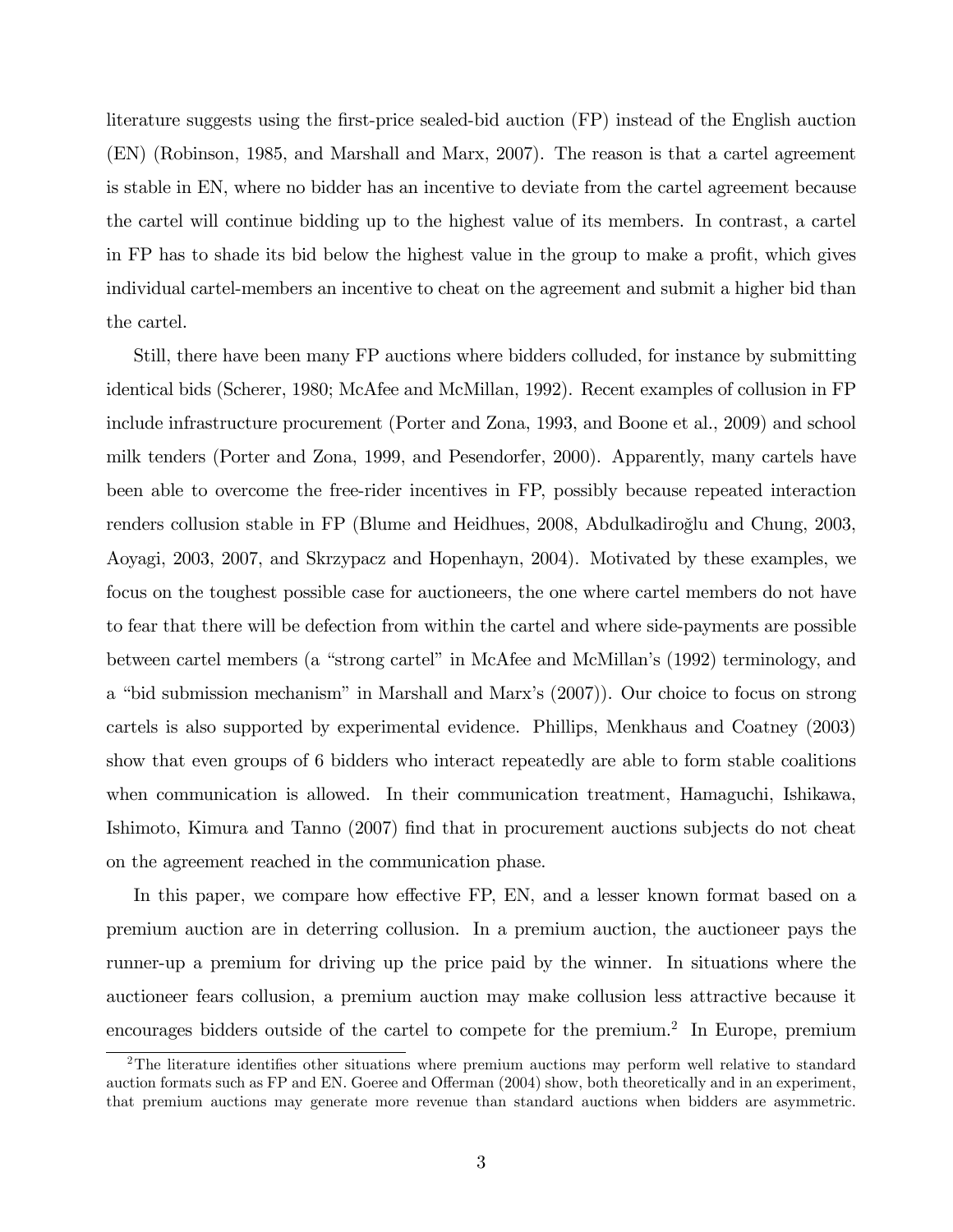auctions are used to sell houses, land, boats, machinery and equipment. There are many variants of premium auctions, that differ in institutional details. In fact, in the Netherlands and Belgium, many of the larger cities have their own variant that they claim to be unique in the world.

Here, we consider a premium auction investigated in Goeree and Offerman  $(2004)$ , the Amsterdam second-price auction (AMSA). This auction is one of the simpler formats and it has the advantage that its equilibrium is analytically tractable. AMSA consists of two phases. In the first phase, the auctioneer raises the price successively while bidders decide whether or not to drop from the auction. This process continues until two bidders remain. The price at which the last bidder dropped out defines the endogenous reserve price or bottom price for the second phase. In this phase, both remaining bidders independently submit sealed bids, which must be at least as high as the bottom price. The highest bidder wins and pays a price equal to the second highest bid. Both bidders of the second phase receive a premium, which is a fraction  $0 < \alpha < 0.5$  of the difference between the second highest bid and the bottom price.

Notice that there are some similarities between the use of premium auctions and shill bidding. With shill bidding, the seller invents fake bids or asks a confederate to submit fake bids to stir up the bidding. In contrast to the use of a premium in auctions, shill bidding is usually explicitly forbidden. For instance, eBay unambiguously prohibits shill bidding. The rationale provided by eBay is that family members, roommates and employees of the seller have a level of access to information on the good for sale that is not available to other bidders. This is an important difference with a premium auction, where the bidders who pursue the premium are not better informed than the bidders who are genuinely interested in the good. In addition, an important difference is that all the bidders who participate in a premium auction are exactly informed about the rules of the game, while in shill auctions the genuine bidders are not informed of the presence of a shill bidder. For such reasons premium auctions are legally more acceptable than shill bidding, even though they both intend to stir up the bidding.

In most countries collusion is forbidden, and, if it is detected, cartel-members receive a fine. In addition, players incur costs when they decide to set up a cartel. Instead of closely modeling such processes, we simply introduce a cost that bidders have to pay when they decide to collude.

Milgrom (2004) argues that the prospect of receiving a premium may attract "weak" bidders to a premium auction who would not have entered in a standard auction where they have no hope to beat the strong bidder.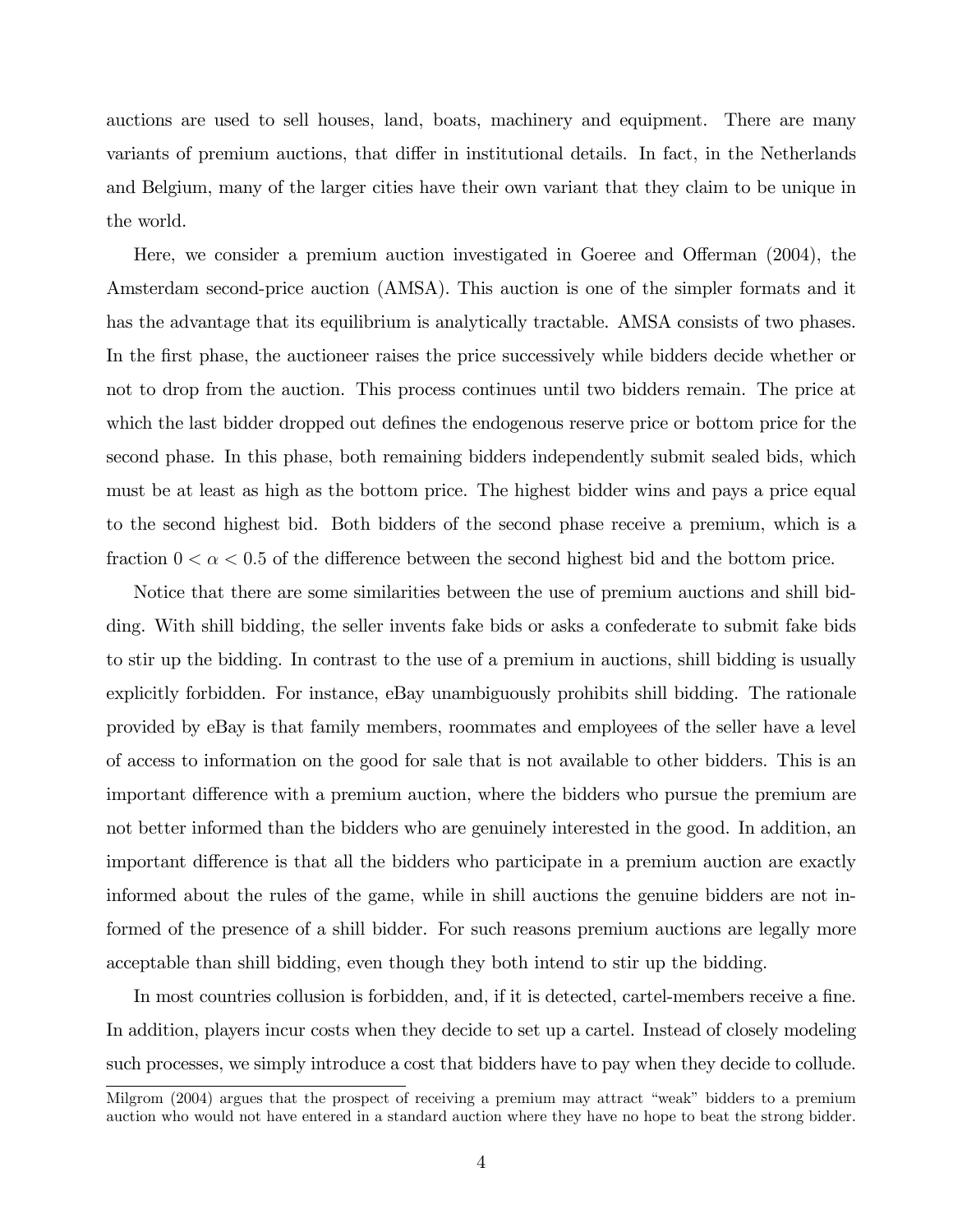If the eligible bidders agree to form a cartel, they determine in a pre-auction knockout who will proceed to the auction and how much she has to pay to compensate the other members for not participating.

We examine two settings in which bidders can collude. In the symmetric setting, all bidders can collude, and in the asymmetric setting, only a subset can do so. In the symmetric environment, all bidders draw their values from the same distribution function. In the asymmetric one, we distinguish between "weak" and "strong" bidders. A strong bidder always has a higher value than a weak bidder. This form of asymmetry characterizes many situations in practice, where serious, genuinely interested bidders compete with fortune-hunters out for a bargain. Maskin and Riley  $(2000)$  motivated this setup with a reference to the "Getty effect", after the wealthy museum known for consistently outbidding the competition. Only strong bidders have the opportunity to collude. The rationale for this choice is that in practice there is basically an infinite supply of bidders with a weak preference for the good, so it is prohibitively costly to try and include all of them in a cartel. On the other hand, there is usually only a limited number of seriously interested bidders, and for them it may be very interesting to prevent competition from each other.

The theoretical properties of this model are the following. In the symmetric case, collusion is equally likely in the three auctions, i.e., it is equally like that bidders form a cartel. In the asymmetric case, collusion occurs more often in EN than in FP despite the assumption that the cartel, if formed, is also stable in FP. In the stage game where the designated bidder of a cartel faces weak bidders, AMSA turns out to have multiple equilibria, which mainly depend on how aggressively weak bidders bid. If they remain "passive" and bid up to value, AMSA and EN are equally conducive to collusion, and both mechanisms are dominated by FP. However, in an "aggressive equilibrium", AMSA outperforms both FP and EN in terms of fighting collusion.

Which equilibrium of AMSA is the most likely to be played remains an open question, which we address using a laboratory experiment. Another reason for using a laboratory experiment to empirically test our theoretical findings is that field data on cartels are difficult to obtain by its illegal nature. In the experiment, we compare AMSA with FP and EN. We observe the following results. In the symmetric setting, EN and AMSA are equally successful in fighting collusion. Both mechanisms outperform FP. In the asymmetric setting, AMSA triggers less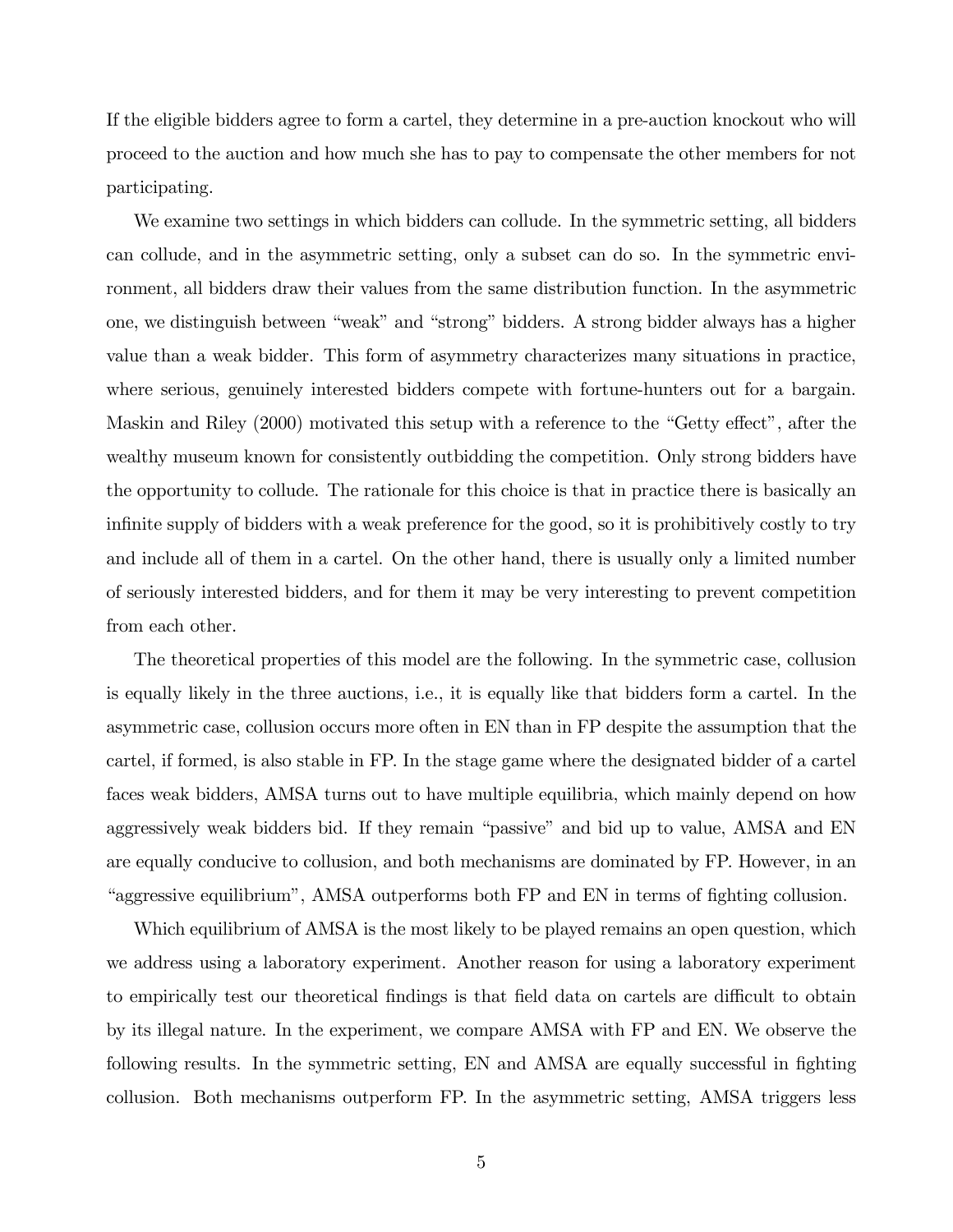collusion than the other two auctions, which perform equally poorly. Overall, our experiments suggest that AMSA is the superior choice to fight collusion. To the extent that the experimental results deviate from the theoretical predictions, we provide a coherent explanation for why they differ.

In single-unit auctions, collusion does not arise under standard experimental procedures.<sup>3</sup> The exception is provided in Lind and Plott (1991), who report attempts at collusion in one of their Öve common value auction sessions. There is surprisingly little experimental work that allows subjects to explicitly collude in single-unit auctions. The main exception is Isaac and Walker (1985) who gave bidders the opportunity to talk before they submitted their sealed bids in a first-price private value auction. In four out of their six series where a single unit was put up for sale, the four bidders managed to collude.<sup>4</sup> Kagel (1995) discusses two unpublished studies that also study collusion in single-unit auctions. In one study, Dyer investigated tacit collusion in first-price private value auctions by comparing bidding in fixed groups and known identities with bidding in groups that were randomly rematched between auctions. His results were inconclusive. In the other study, Kagel, Van Winkle, Rondelez and Zander let subjects communicate prior to bidding in a first-price common value auction. When the reserve price was announced, subjects used a rotation rule and almost always submitted bids at the reserve price. With a secret reserve price, bidders were less successful in colluding and earned somewhat less than half the amount they made when the reserve price was announced and the amount that they made when there was no communication. More recently, Hamaguchi et al. (2007) study collusion in procument auctions and the effectiveness of leniency programs. As in Isaac and Walker (1985), bidders could talk before submitting bids. They observe that virtually all bids are at the monopoly price, so that bidders clearly manage to collude. Our experiment goes a step further than the previous literature by examining how successful bidders are in forming cartels under different auction formats, and by studying the role of bidders outside the cartel who may render a cartel unattractive if they bid aggressively.<sup>5</sup>

<sup>3</sup>See Kagel (1995) for an overview of experimental single unit auctions.

<sup>&</sup>lt;sup>4</sup>More recently, Hamaguchi et al. (2007) study collusion in procument auctions. As in Isaac and Walker (1985), bidders could talk before submitting bids. They observe that virtually all bids are at the monopoly price, so that bidders clearly manage to collude.

<sup>&</sup>lt;sup>5</sup>In contrast, there is a vast experimental literature on collusion in multi-unit auctions. This literature includes Goswami, Noe, and Rebello (1996), Shertsyuk (1999, 2002), Kwasnica (2000), Kagel and Levin (2001, 2005), Phillips, Menkhaus and Coatney (2003), Sade, Schnitzlein and Zender (2006), Kwasnica and Sherstyuk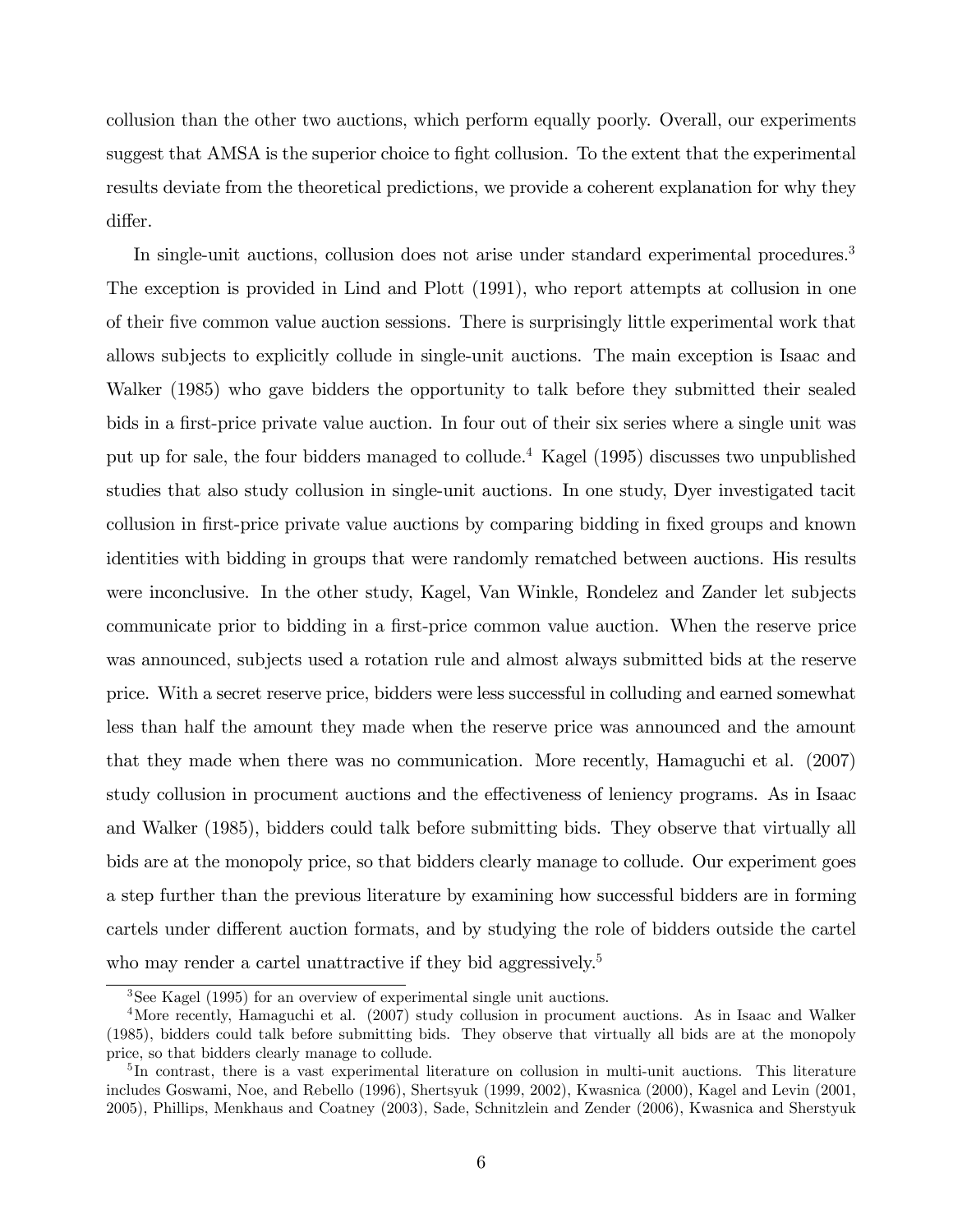The remainder of this paper is organized as follows. In Section 2, we describe the theoretical background of our experiments. Section 3 includes our experimental design. In Section 4, we present our experimental Öndings and section 5 concludes. Proofs of Propositions 1, 3, and 4 are relegated to the appendix.

## 2 Theory

A seller offers one indivisible object in FP, EN, or AMSA to  $n \geq 2$  risk neutral bidders,  $s \geq 2$ strong ones and  $w \equiv n - s \ge 0$  weak ones. Bidders who are active in the second phase of AMSA obtain a premium equal to a fraction  $\alpha \in (0, 1/2)$  of the difference between the second highest bid and the reserve price. Weak bidders draw their value from the uniform distribution on the interval [0, 1], while strong bidders' values are uniformly distributed on [L, H],  $H > L \ge 0$ . All values are drawn independently. We let  $v^{[2]}$  denote the second order statistic of s draws from the uniform distribution on  $[L, H]$ .

Bidders interact in a three-stage game. In the first stage, strong bidders vote for or against forming a cartel. A cartel forms if and only if all strong bidders vote "yes". All bidders in the cartel incur a commonly known exogenous cost  $c > 0$  if and only if the cartel is actually formed. If a cartel forms, in stage two, the strong bidders interact in a pre-auction knockout mechanism like the one described in McAfee and McMillan (1992). In this knock-out auction, all bidders independently submit a sealed bid. The highest bidder wins, she pays a fraction  $1/(s - 1)$  of her bid to each of the other  $s - 1$  strong bidders, and proceeds to stage three. In the third stage, in the case of a cartel, the designated strong bidder interacts in the auction (AMSA, EN, or  $FP$ ) with the weak bidders.<sup>6</sup> The designated bidder can submit shill bids on behalf of the other cartel-members. This realistic feature helps to conceal the fact that the strong bidders collude. When bidders do not form a cartel, stage two is skipped and all bidders compete in the auction in stage three. As solution concept, we use the perfect Bayesian equilibrium.<sup>7</sup>

In the first stage, a strong bidder will vote for collusion if and only if the (expected) benefits of collusion outweigh its costs  $c$ . Let us assume that the strong bidder with the highest value

<sup>(2007).</sup>

 $6B$ oone et al. (2009) describe how members of a Dutch construction cartel used a similar mechanism to determine the designated winner and his side-payments to the other cartel members.

<sup>&</sup>lt;sup>7</sup>When we speak about the equilibrium of an auction, we refer to the Bayesian equilibrium of the last subgame in which  $w + 1$   $[w + s]$  bidders participate if a cartel is [not] formed.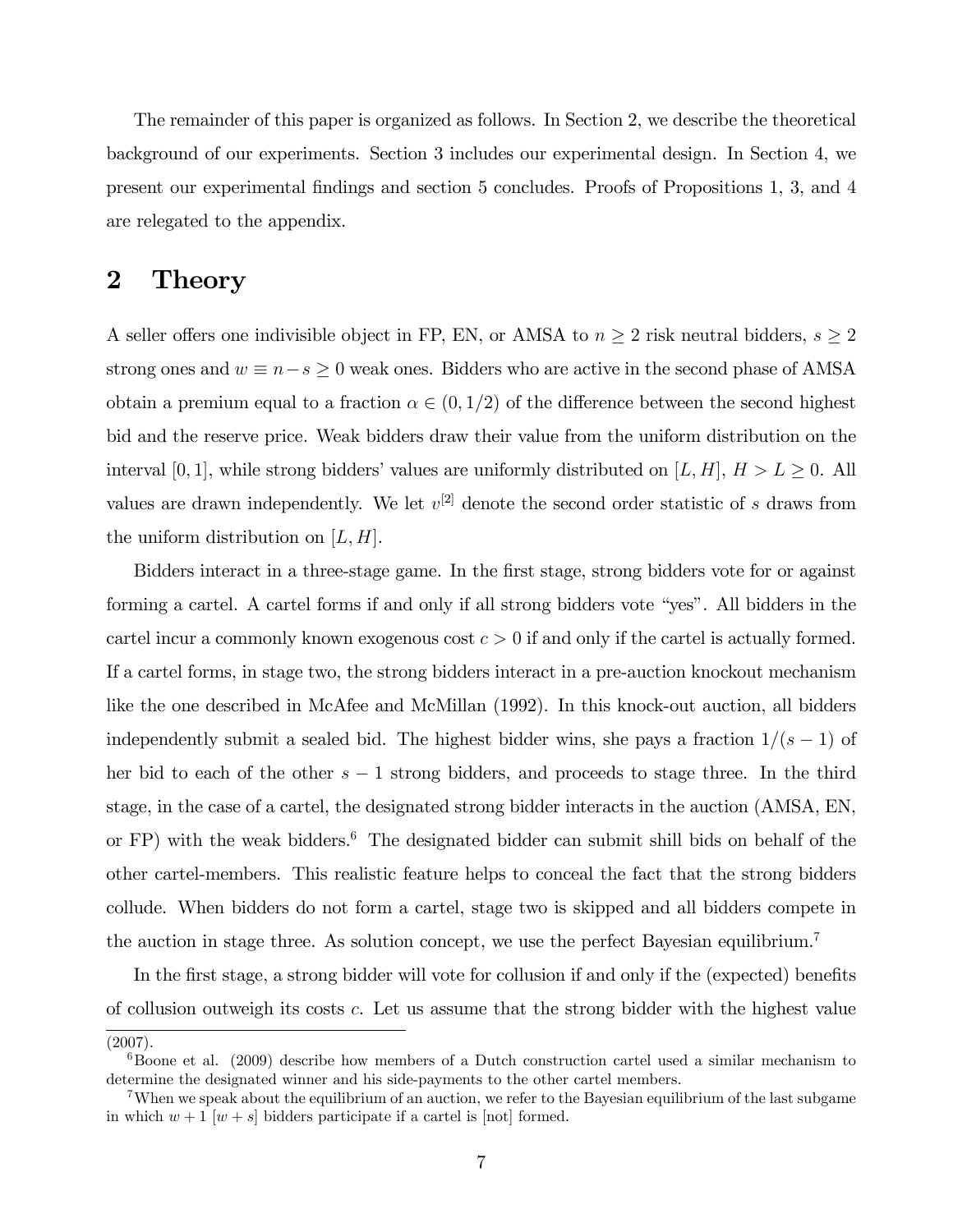always wins, with or without collusion. Let P denote the price the designated strong bidder expects to pay in the actual auction. The following proposition characterizes when strong bidders will vote for collusion in stage one.

**Proposition 1** Suppose that the subgame after the voting stage has an equilibrium in which the auction always allocates the object to the strong bidder with the highest value (in both the  $collusive\ and\ the\ non-collusive\ case)$  and that the strong bidders' lowest type expects zero profit in the non-collusive case. Then, in the equilibrium of the entire game, a strong bidder, regardless of her value, votes in favor of the cartel if and only if

$$
c \le \frac{1}{s} \left[ E \left\{ v^{[2]} \right\} - P \right]. \tag{1}
$$

Note the expected benefits of collusion for the strong bidders is the difference between the expected (net) payments without collusion (which is the expectation of the second highest value) and the price the designated winner expects to pay with collusion (which is  $P$ ). This additional pie will be divided equally among the s strong bidders, which explains the expected benefits on the right-hand side of  $(1)$ . The result that the willingness-to-pay for forming a cartel does not depend on a bidder's value follows from Myerson's (1981) revenue equivalence theorem. Given that two auctions always assign the object to the bidder with the highest value, the difference in expected utility for a bidder is determined only by the difference in expected utility for the bidder with the lowest value  $L$ . The following corollary follows from Proposition 1.

Corollary 1 If two auctions always allocate the object to the bidder with the highest value in equilibrium (both in the collusive and the non-collusive case) and the lowest type expects zero profit in the non-collusive case, then the auction with the lower  $P$  is more conducive to collusion.

Corollary 1 shows that we only have to compare the expected price the designated winner has to pay in FP, EN, and AMSA to predict which of the three auction formats is less prone to collusion.

We consider a symmetric and an asymmetric setting. In the symmetric one,  $w = 0$  (there are no weak bidders),  $H = 1$ , and  $L = 0$ . The following proposition immediately follows from Corollary 1, because the three auctions are efficient (with and without collusion), the lowest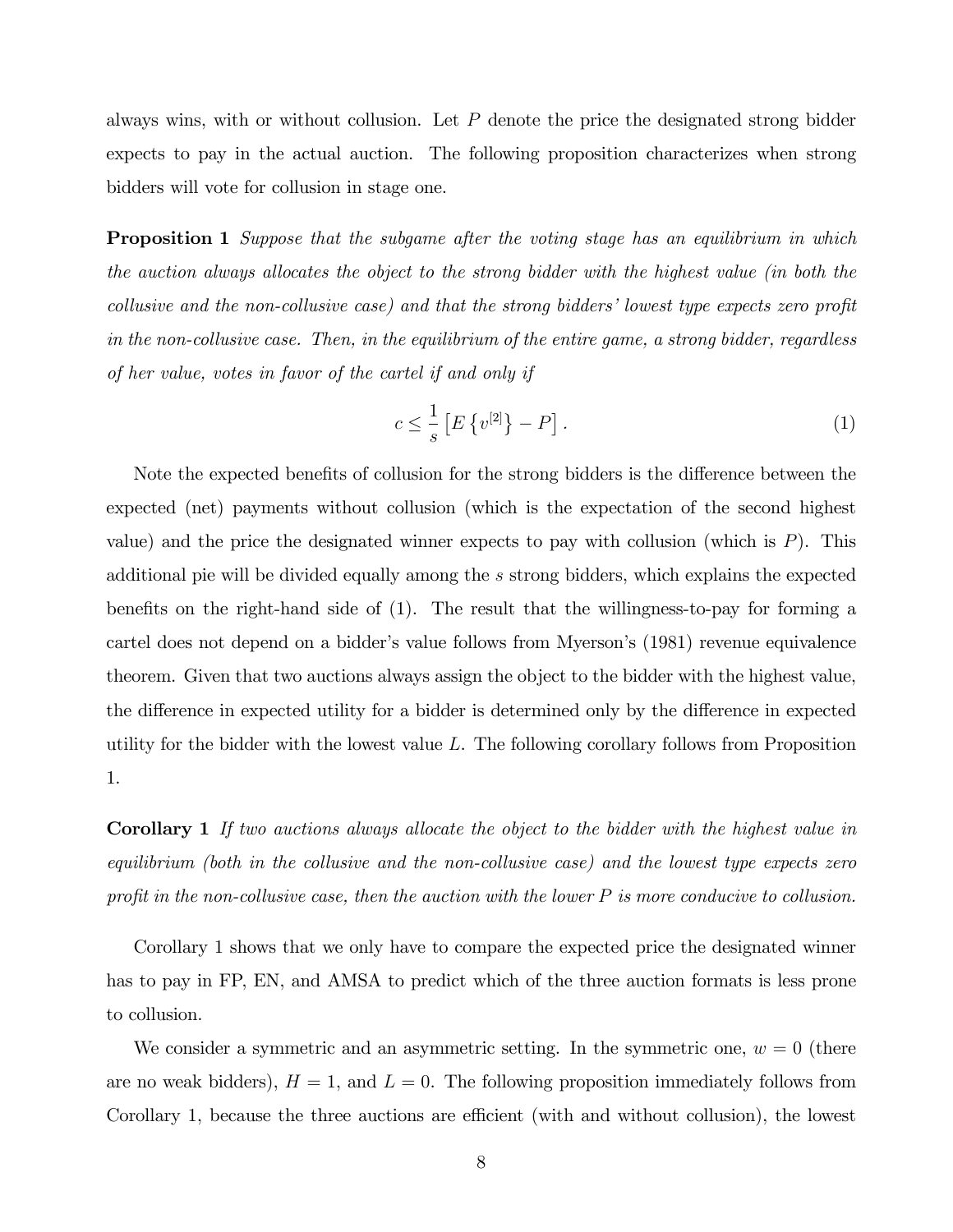type expects zero profit in the absence of collusion, and in all three auctions, the designated winner pays zero for the object in the case of a cartel.<sup>8</sup>

**Proposition 2** If  $w = 0$ ,  $H = 1$ , and  $L = 0$ , collusion is equally likely in equilibrium in FP, EN, and AMSA.

In the asymmetric case,  $w \ge 1$  (there is at least one weak bidder) and  $H > L \ge 1$  (a strong bidder's value is always higher than a weak bidder's). We will establish how the auctions rank in terms of incentives to collude on the basis of the equilibria of the subgame played in stage three. For FP, let  $B^{FP}(v)$  [ $b^{FP}(v)$ ] be a strong [weak] bidder's bid if her value is v. Using Maskin and Riley's (2003) uniqueness result, it follows that all non-collusive equilibria of FP in non-dominated strategies are characterized by

$$
B^{FP}(v) = v - \frac{v - L}{s};
$$
  

$$
b^{FP}(v) \in [0, v].
$$

The following proposition describes collusive equilibria for  $FP$  for sufficiently high L.

**Proposition 3** Suppose that strong bidders form a cartel. If  $w \ge 1$  and  $L \ge \frac{w+1}{w}$  $\frac{d+1}{w}$ , then in any equilibrium of FP in non-dominated strategies, the designated strong bidder bids  $B^{FP}(v) = 1$ and always wins the auction.

So, if  $L \geq \frac{w+1}{w}$  $\frac{+1}{w}$ , the expected payment by the designated winner equals

$$
P^{FP}=1.
$$

For EN it is always a weakly dominant strategy to bid value. So, in the case of collusion, the designated winner expects to pay the highest value among the weak bidders:

$$
P^{EN} = \frac{w}{w+1}.
$$

The following proposition establishes an equilibrium for AMSA in the absence of collusion.<sup>9</sup>

<sup>&</sup>lt;sup>8</sup>In the unique equilibrium of FP, a bidder with value v bids  $B^{FP}(v) = v - v/n$ , while EN has an equilibrium in weakly dominant strategies in which each bidder bids value. Goeree and Offerman (2004) establish that AMSA has an equilibrium in which a bidder with value v bids  $\frac{v+\alpha}{1+\alpha}$  in both stages.

<sup>&</sup>lt;sup>9</sup>For weak bidders the strategy to bid value weakly dominates bidding below value.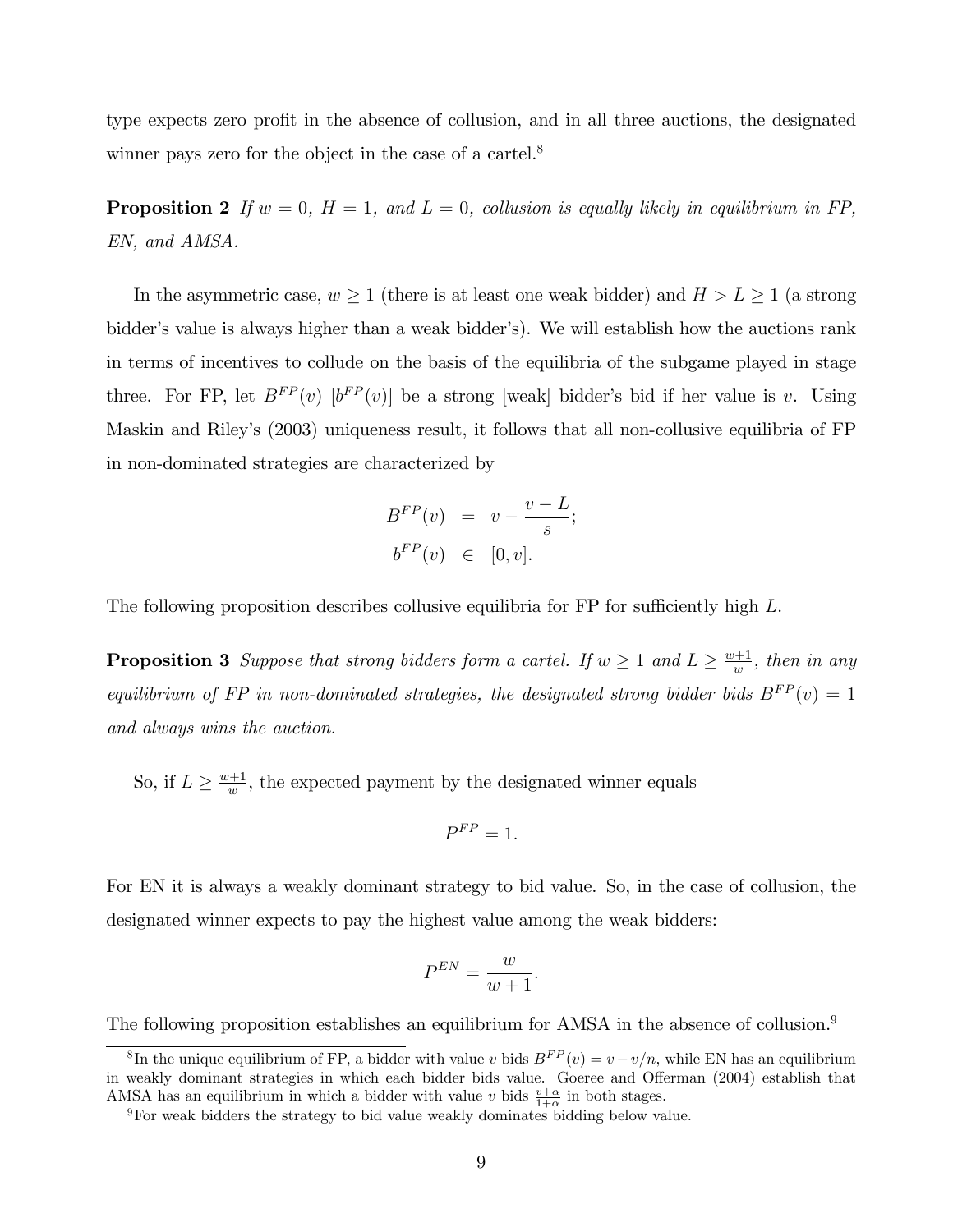**Proposition 4** Let  $w \ge 1$  and  $L \ge 1$ . Suppose that the strong bidders do not form a cartel. The following bidding strategies constitute an equilibrium outcome of AMSA in non-dominated strategies. In the first phase, a strong bidder with value v remains in the auction up to  $\frac{v+\alpha H}{1+\alpha}$ . The weak bidders all drop out at any price between their value and L. In the second phase, a strong bidder with value v bids  $\frac{v+\alpha H}{1+\alpha}$ .

As we discussed before, the designated bidder can submit bids on behalf of the other strong bidders. In FP and EN, these shill bids do not affect the equilibrium outcome. In AMSA, however, the designated bidder may discourage weak bidders from pursuing the premium by keeping at least one of the shill bidders in the auction as long as weak bidders continue bidding. The possibility of shill bids makes it harder for AMSA to outperform the standard auctions. The following proposition shows that the AMSA may have several equilibria, which depend on how "aggressively" weak bidders bid.

**Proposition 5** Let  $w \ge 1$  and  $L \ge 1$ . Suppose that the strong bidders form a cartel. The following bidding strategies constitute an equilibrium outcome of AMSA in non-dominated strategies. In the Örst phase, the strong bidder and her shill bidder remain in the auction up to her value. The weak bidders all drop out at any price between their value and L. In the second phase, the strong bidder bids value and the shill bidder bids the bottom price.

The above proposition holds true because a weak bidder has no incentive to bid more than L, the lowest bid submitted by a strong bidder. If she does, she will outbid some types of strong bidders and end up paying more for the object than her value. It is easy to see that the strong bidder has no reason do deviate either. We say that weak bidders bid aggressively [passively] if they bid up to  $L$  [value] in the first phase, which is the highest [lowest] bid which is consistent with Propositions 4 and 5. Let  $P_{agr}^{AMSA}$  [ $P_{pas}^{AMSA}$ ] denote the designated winner's expected payment in the aggressive [passive] equilibrium in the case of a cartel. Then:

$$
P_{agr}^{AMSA} = L
$$

and

$$
P_{pas}^{AMSA} = \frac{w}{w+1}.
$$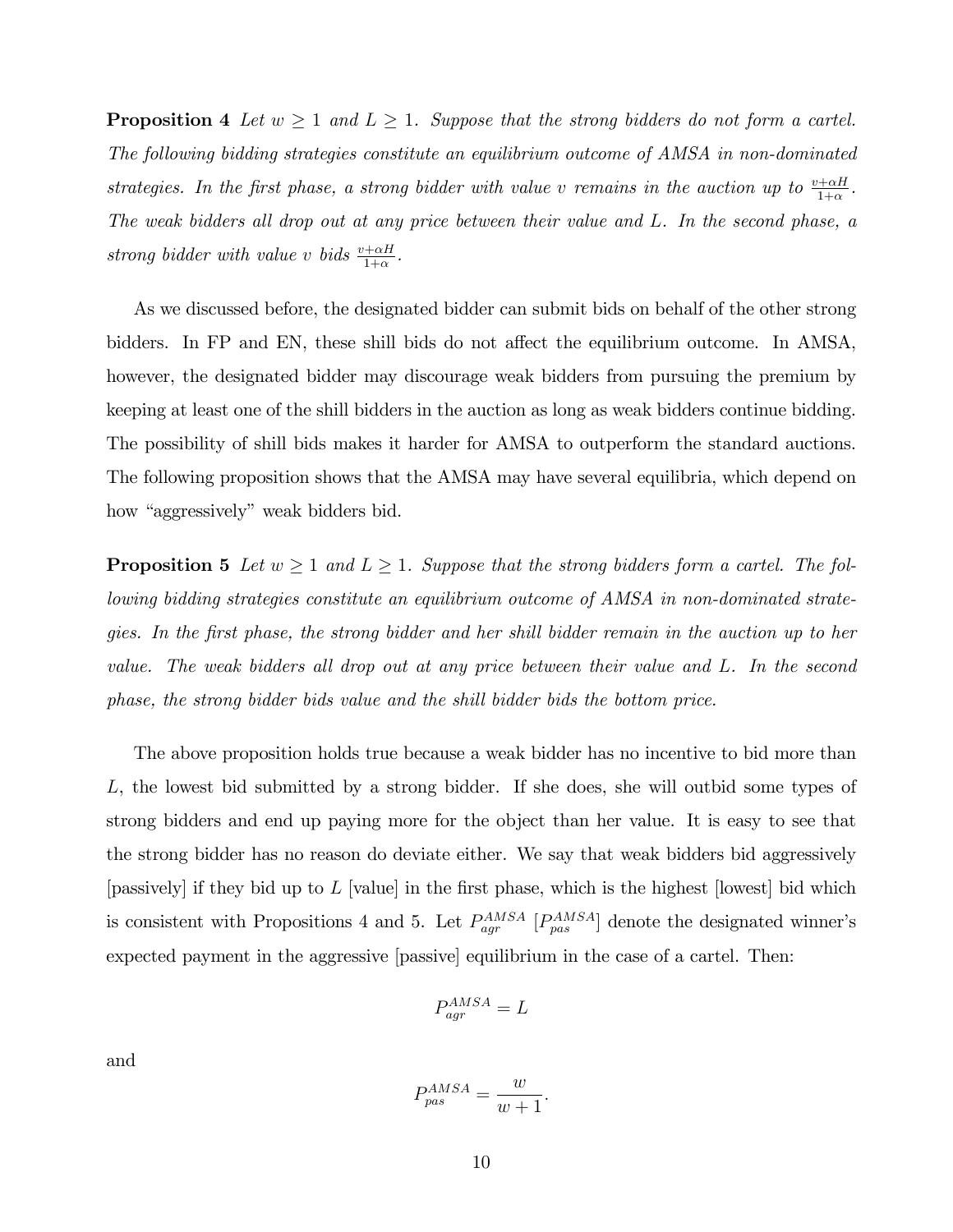Table 1 ranks the three auctions in terms of likelihood of collusion for the two equilibrium extremes of AMSA. Corollary 1 and the expected equilibrium payments in FP, EN, and AMSA imply that in equilibrium, collusion is (weakly) less likely in AMSA than in EN. If  $L \geq \frac{w+1}{w}$  $\frac{u+1}{w},$ collusion is more likely in EN than in FP, while the ranking of AMSA relative to FP depends on which of the equilibria in AMSA is played in the case of collusion. If the passive [aggressive] equilibrium is played, collusion is more [less] likely in AMSA than in FP.

[Table 1 here]

## 3 Experimental Design and Procedure

The computerized experiment was conducted at the Center for Experimental Economics and political Decision making (CREED) of the University of Amsterdam. A total of 180 students from the undergraduate population of the University were recruited by public announcement and participated in 9 sessions. Subjects earned points in the experiment, that were exchanged in euros at a rate of 5 points for  $\epsilon$ 1. On average subjects made  $\epsilon$ 25.70 with a standard deviation of  $\epsilon$ 7.45 in sessions that lasted between 100 and 140 minutes.<sup>10</sup> Subjects read the computerized instructions at their own pace. Before they could proceed to the experiment, they had to correctly answer some questions testing their understanding of the rules. Before the experiment started, subjects received a handout with a summary of the instructions.<sup>11</sup>

We employed a between-subjects design, in which subjects participated in one of three treatments only, FP, EN, or AMSA. The treatments only differed in the auction rules. In FP, subjects simultaneously submitted sealed bids for the good for sale. The highest bidder bought the good for sale and paid a price equal to the own bid (in all auctions, tied bids were randomly resolved by the computer). In EN, a thermometer showing the current price started rising from 0. Bidders decided whether or not to quit at the current price. When all but one bidder had pushed the quit button, the thermometer stopped rising and the remaining bidder bought the good at the current price. In AMSA, the auction process consisted of two phases. In the first

 $10$ At the end of the first session, we found out that subjects earned less than we had expected. Therefore, we provided them with an unannounced gift of  $\epsilon$ 5 that was added to the total that they had made in the experiment. We kept the same procedure in the other sessions.

<sup>&</sup>lt;sup>11</sup>The instructions of one of the treatments is available at http://www1.fee.uva.nl/creed/people/offerman/index.shtml.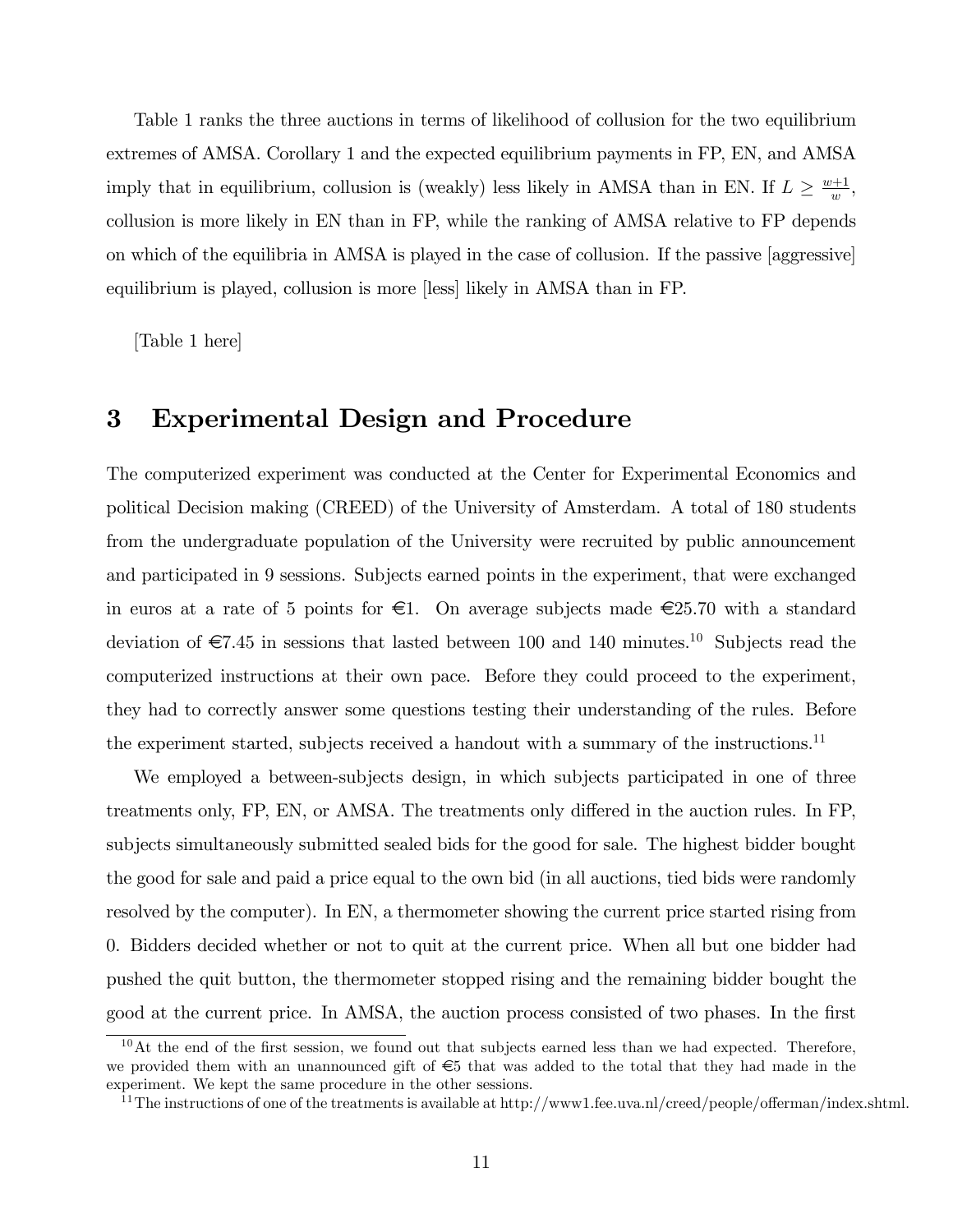phase, a thermometer started rising from 0. The thermometer stopped rising when all but two bidders had pushed the quit button. This price was called the bottom price for phase two. The two remaining bidders proceeded to the second phase where they simultaneously submitted sealed bids at least as high as the bottom price. The highest bidder bought the good for sale at a price equal to the second highest sealed bid.

In all auctions, the winner earned a payoff equal to the own value minus the price paid. In addition, in AMSA the two bidders of the second phase each earned a premium equal to 30% of the difference between the lowest bid in the second phase and the bottom price. We now describe the features that were the same in each treatment.

The experiment consisted of three subsequent parts: a symmetric environment without collusion, a symmetric environment with collusion, and an asymmetric environment with collusion. The three parts consisted of 6 periods, 8 periods and 10 periods, respectively. Subjects received the instructions of a subsequent part only after the previous part had been completed. In each period, subjects were assigned to groups of 6. We randomly rematched subjects between periods within a matching-group of 12 subjects. In each session, we ran two independent matching-groups simultaneously, unless we did not have sufficient subjects in which case we ran one group. In each treatment, we obtained data on 5 independent matching-groups of 12 subjects each.

We started part one without collusion because we wanted the subjects to gain experience with the auction rules before they proceeded to the more complicated game where they were allowed to collude. At the outset of part one, subjects received a starting capital of 50 points. In addition, they earned and sometimes lost points with their decisions. In each period, a good was sold in each group of subjects. We communicated to the subjects that each subject received a private value for the good for sale, which was a draw from a  $U[0,50]$  distribution. Draws were independent across subjects and periods. Subjects were only informed of their own value. We kept draws constant across treatments for the sake of comparability of the results.

In part two, subjects were allowed to collude. In each period, subjects were first informed of the costs of cooperating, which were the same for all subjects.<sup>12</sup> Then subjects simultaneously voted whether or not to cooperate. Only if all 6 players voted for cooperation, the group

<sup>&</sup>lt;sup>12</sup>In the instructions we avoided the word collusion, because many subjects are unfamiliar with its meaning.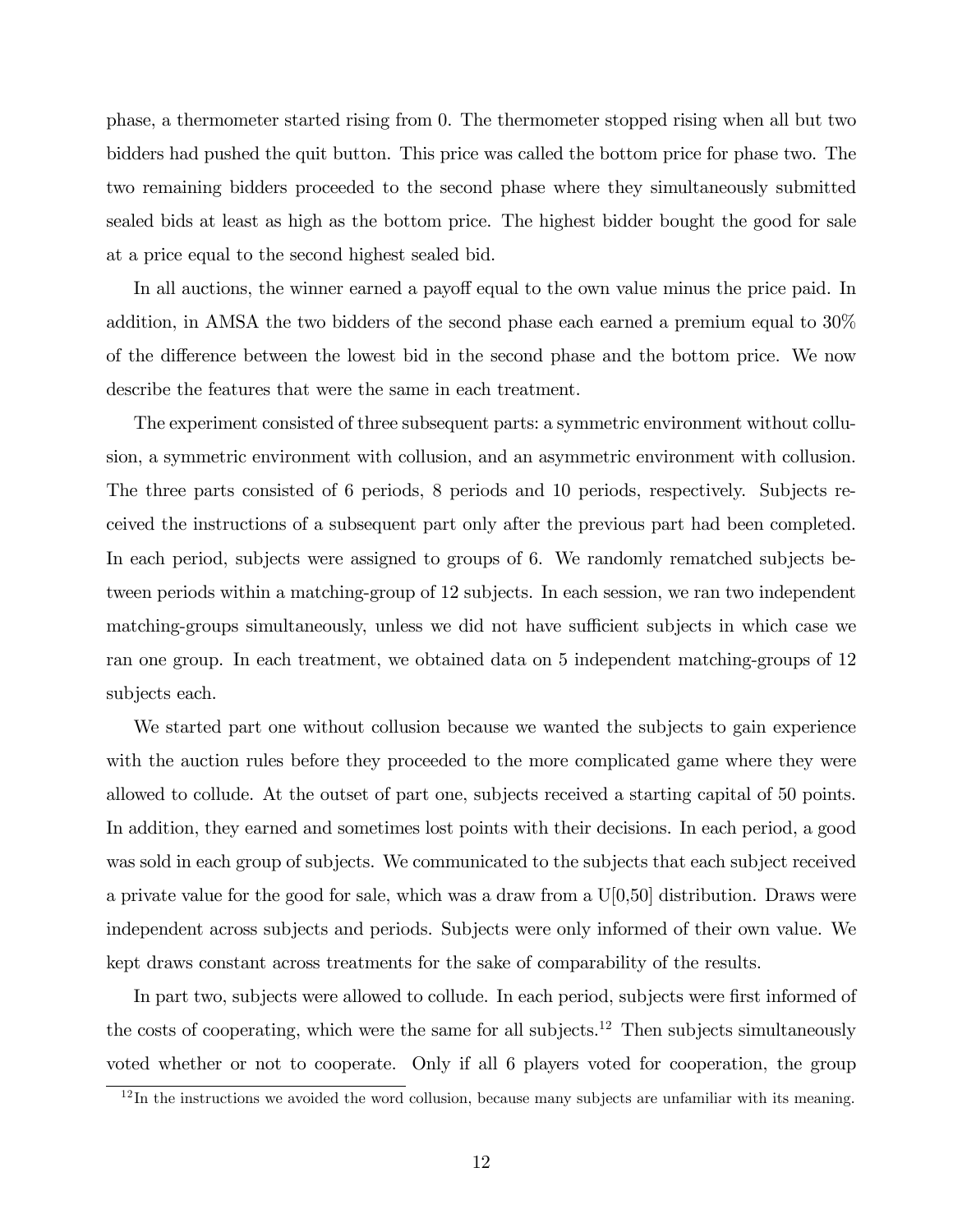actually cooperated. When a group cooperated, each bidder paid a cost of cooperation. This cost varied across periods, but it was constant across treatments to make results comparable. Group-members were informed of the total number of votes for cooperation in their group. If the group cooperated, all 6 bidders simultaneously submitted sealed bids in a knock-out auction for the right to be the designated bidder. The highest bidder became the designated bidder and automatically bought the good for zero in the auction. The designated bidder paid her bid in the knock-out auction, which was equally shared by the 5 other bidders. If the group did not cooperate, subjects did not incur the costs of collusion and the good was sold with the same auction rules as in part one.

Part three introduced asymmetry between bidders. In each period, three out of six bidders in a group were assigned the role of weak bidder and the three others the role of strong bidder. Weak bidders received a value from U[0,50], while strong bidders received a value from U[70,120]. Roles and values were assigned privately and independently across subjects and periods. In part three, only strong bidders had the possibility to collude. At the outset of the period, all bidders were informed of the costs that strong bidders would incur if they actually cooperated. A period started with strong bidders voting to cooperate or not. If all three strong bidders voted for cooperation, strong bidders did cooperate. Only strong bidders were informed of the outcome of the voting process. Therefore, weak bidders were not sure whether or not they faced a cartel. When strong bidders cooperated, they paid the cost of cooperating and proceeded to a knock-out auction, where they submitted sealed bids for the right to be designated bidder. The highest bidder won and paid a price equal to the own bid. This price was equally shared by the other two strong bidders. Then the designated bidder proceeded with the weak bidders to the main auction to bid for the good for sale. In the main auction, the designated bidder submitted shill bids on behalf of the other strong bidders and serious bids on the own behalf. Designated bidders did not share the profits (and premiums) that they made in the main auction. In case the strong bidders did not collude, all bidders immediately proceeded to the main auction with the same auction rules as in the previous parts.

During EN and the first phase of AMSA, other bidders in the group were immediately informed when one of their rivals had dropped out and, in part three, whether this bidder was weak or strong. At the end of a period, all bidders were informed of all bids in the group,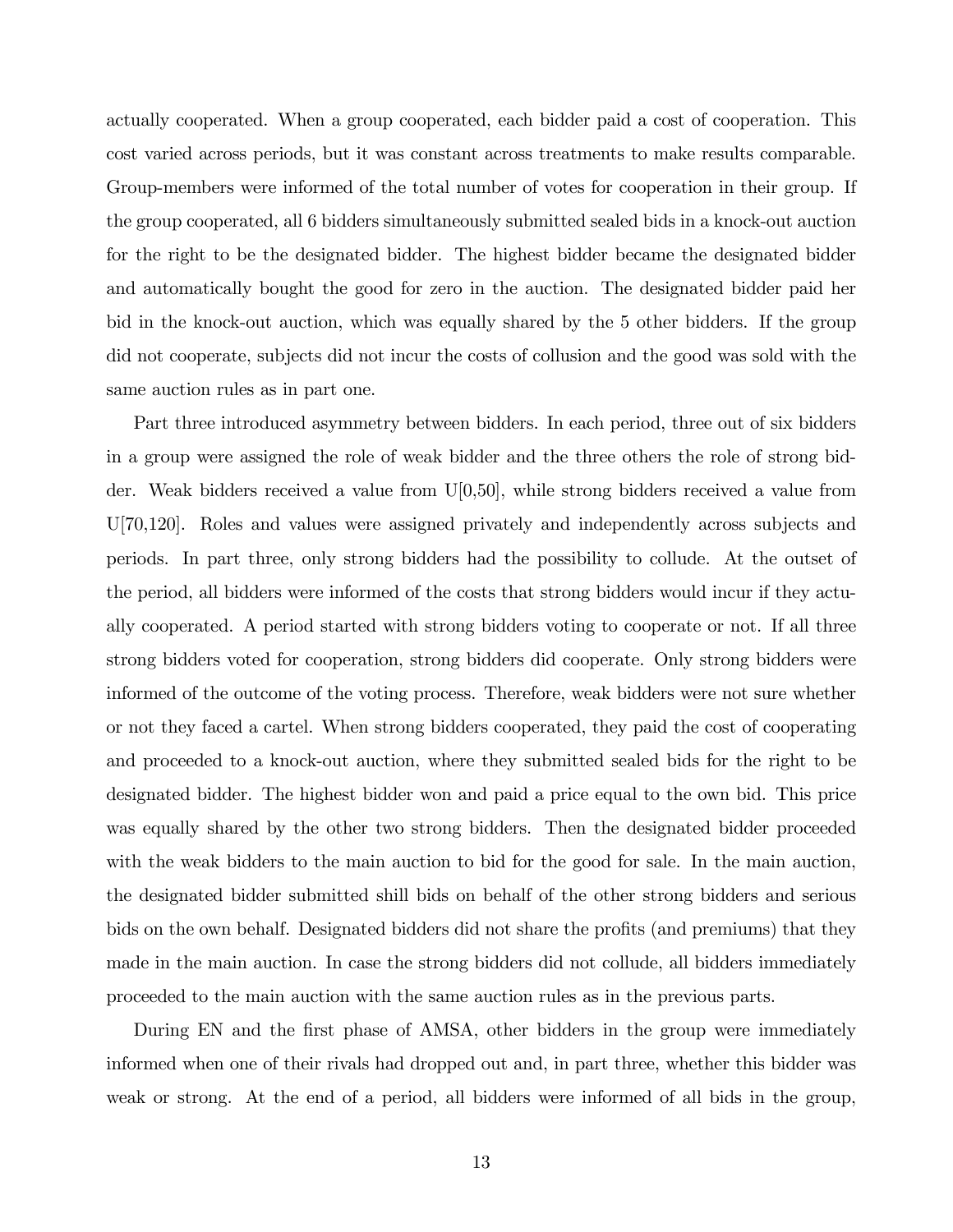and, when applicable, the strength of the bidder making the bid. Table 2 summarizes our experimental design.

### [Table 2 here]

We deliberately chose to build up the strategic complexity throughout the experiment. In the first part, subjects became familiar with the auction rules. In the second part, they were introduced to the possibility of collusion. By varying the costs of collusion, we encouraged them to vote for collusion when costs were low and to vote against collusion when costs were high. This way they rapidly gained experience with how profitable collusive bidding is compared to competitive bidding. Finally, in part three we introduced asymmetry between the bidders after they had become familiar with the auction rules and the possibility of collusion. To some extent our design mimics a natural process where bidders are engaged in a new series of auctions and then start spotting opportunities for collusion after time progresses. The main difference between our design and a natural process outside the lab is that we force our subjects to think about the possibility of collusion. However, we do not think that our designs triggers too much or too little collusion compared to a more natural process. Because subjects experience collusive auctions as well as competitive auctions, they can make well informed choices after a limited amount of time. Our design choices make it easier for subjects to learn. The enhanced possibilities for learning may compensate for the lack of experience that our subjects have in participating in auctions.

In any case, the most important goal of our experiment is to compare behavior between treatments. Since the sequencing is the same for any treatment, there is no reason to expect a bias in the comparison of the auction formats.

## 4 Results

We present the results in three parts. Before we start we want to make the caveat that all our results depend on the particular parameters that we employ in our experiments. However, there is no reason to expect that our parameter choices bias the qualitative comparison between the auctions. In section 4.1, we compare the three auction formats at the aggregate level. In section 4.2, we take a closer look at individual bidding behavior and in section 4.3 we provide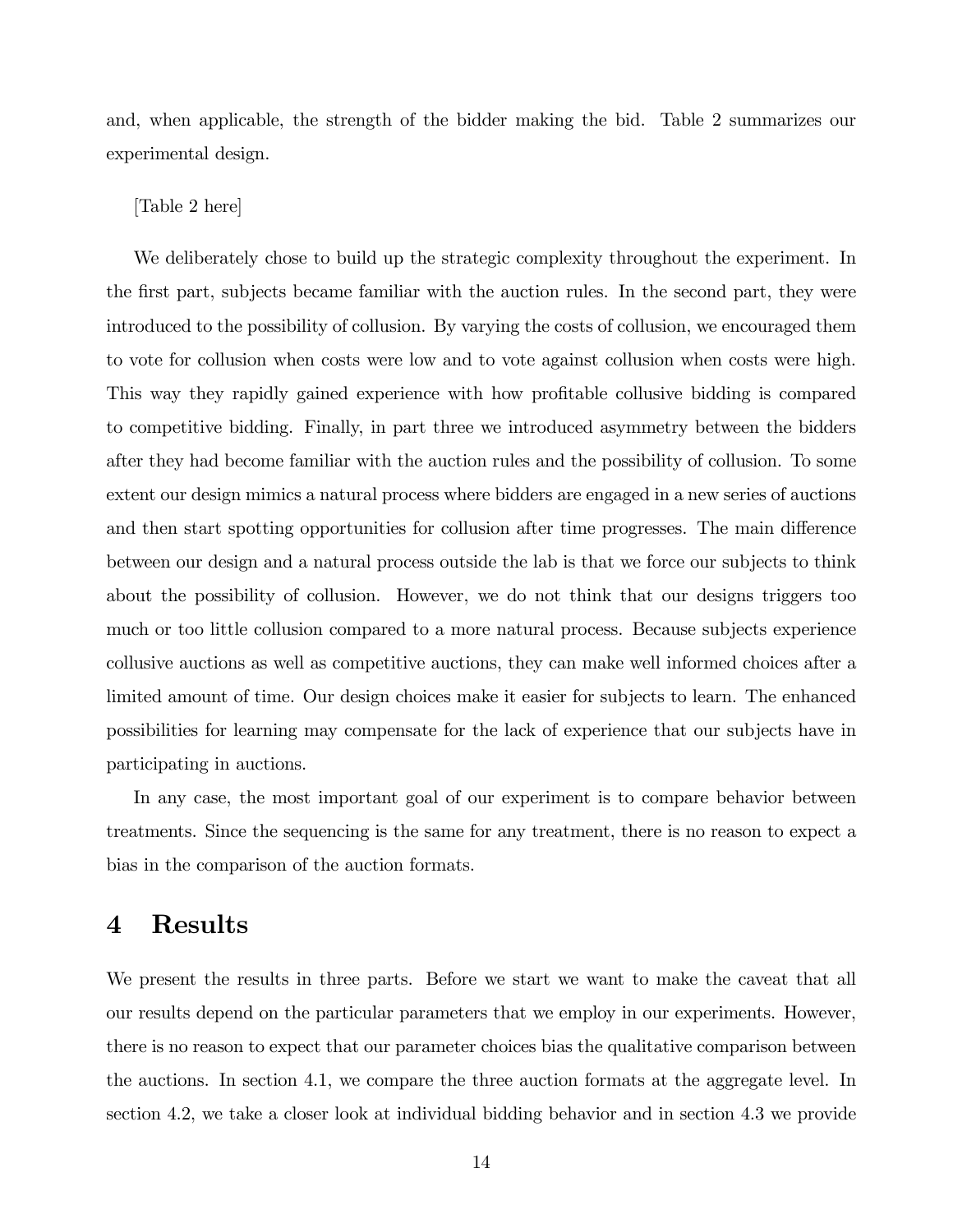a coherent explanation of the main results.

## 4.1 Between auction comparisons

We evaluated the three auction formats on the basis of how they scored with respect to deterring collusion, raising revenue, and pursuing efficient outcomes. Table 3 presents the percentages of bidders who voted in favor of collusion together with the theoretical predictions that depend on the costs of collusion. In part two, where all bidders were symmetric, theory predicts that the auctions are equally vulnerable to collusion. The data show that the votes on collusion were very close to Nash in EN and AMSA. In FP, we observed moderately more votes for collusion than predicted. Notice that the proportions of cases where groups actually colluded were substantially smaller than the theoretically predicted ones. This is due to the fact that subjects did not exactly follow the theoretical threshold rule. Combined with the unanimity rule for collusion, this led to much fewer occasions where the groups actually colluded.

[Table 3 here]

In part three with asymmetric bidders, AMSA triggered considerably fewer votes for collusion than FP and EN did. The proportion of votes for collusion in AMSA was about halfway the level predicted by the aggressive and the one predicted by the passive equilibrium. Remarkably, EN and FP performed about equally poorly in preventing collusion, while theory predicted that FP should trigger less collusion. We will come back to these results in section 4.3 after we have dealt with individual behavior.

In part three, theoretical predictions on when bidders collude vary with the treatments. The EN auction and the passive equilibrium of AMSA predict that collusion is only prevented for a cost of 20. In FP, players should not collude for costs higher than or equal to 16, and in the aggressive equilibrium of AMSA, players should not collude for costs of 10 and higher. Therefore, for a cost level of 20 and cost levels below 10 the predictions were the same for all treatments. Table 3 pools across all levels of costs of collusion, also the ones for which the theoretical predictions are the same. Figure 1 provides an view on the relationship between costs of collusion and votes for collusion. It is striking that in part three votes for collusion were very similar across treatments for cost levels below 10 and at 20, as theory predicts. The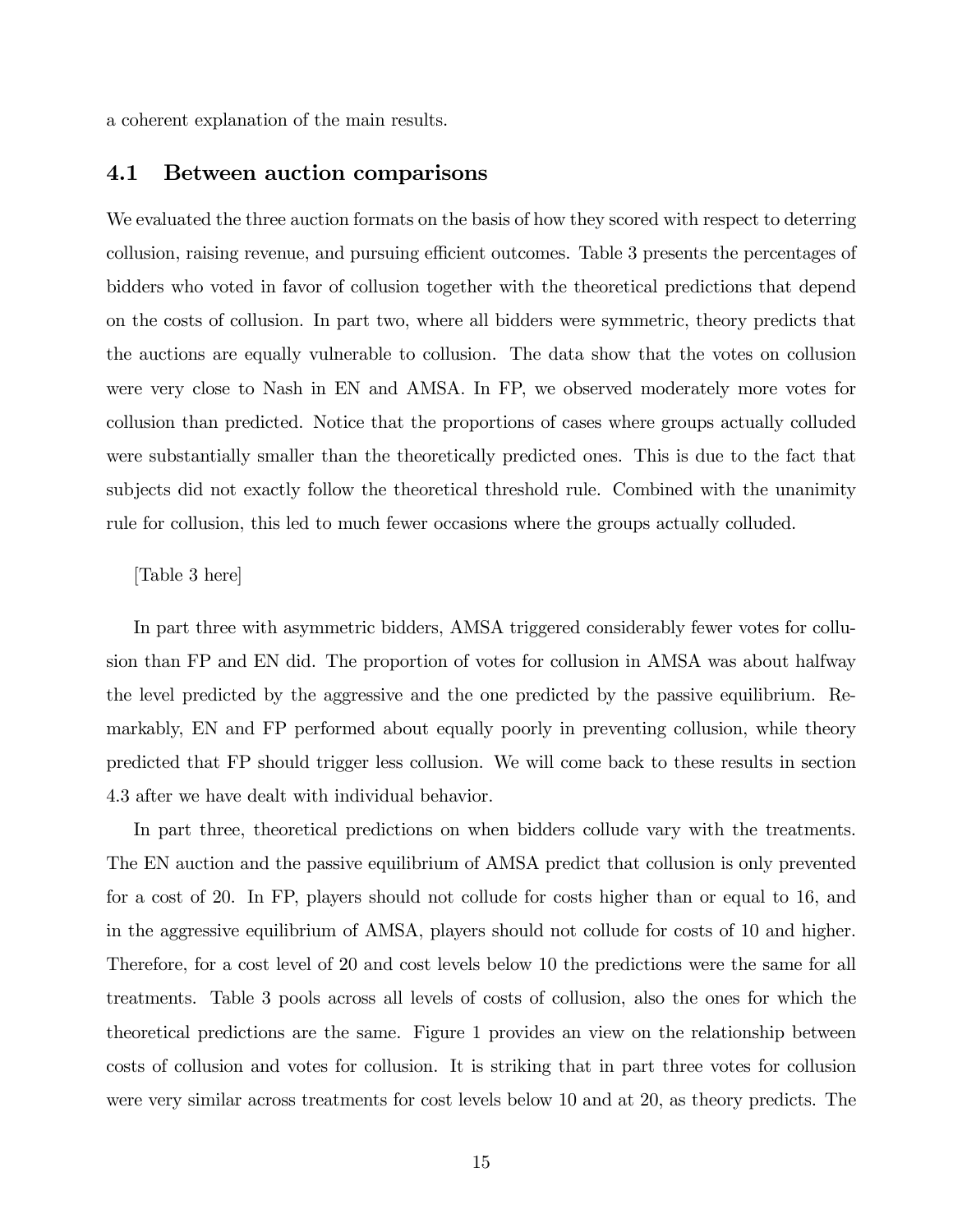difference in votes was indeed produced in the theoretically relevant cost set  $\{10, 12, ..., 18\}$ .

#### [Figure 1 here]

We now investigate to what extent these qualitative results were statistically significant. To take account of the panel data structure of our experiment, we estimated the following logit model with random effects. Let  $y_{i,t}$  represent the vote of individual i in period t;  $y_{i,t} = 1$  if i voted for collusion in period t and  $y_{i,t} = 0$  if i voted against. We introduce the underlying latent variable  $y_{i,t}^*$ :

$$
y_{i,t}^* = \gamma + \beta_{cost} * cost_t + \beta_{value} * value_{i,t} + \beta_{duman} * duman_i + \beta_{dump} * dumfp_i + \alpha_i + \varepsilon_{i,t}
$$

 $y_{i,t} = 1$  if  $y_{i,t}^* > 0$  $y_{i,t} = 0$  if  $y_{i,t}^* \leq 0$ 

Here,  $\gamma$  represents the constant; cost<sub>t</sub> refers to the costs of collusion in period t; value<sub>i,t</sub> to the value of i in period t;  $dumam_i$  is a dummy that equals 1 if i participated in AMSA and 0 elsewhere, and  $dumfp_i$  is the corresponding dummy for FP. In addition, we included "group dummies" in the regressions to correct for matching-group specific effects (not reported) and "period dummies" to correct for timing effects. Table 4 reports the treatment effects compared to the omitted treatment EN.

### [Table 4 here]

It turns out that in part two (the symmetric case), FP attracted significantly more votes for collusion than EN  $(p = 0.01)$  and AMSA  $(p = 0.00,$  Wald test). EN raised slightly more votes for collusion than AMSA did, and the difference is significant at  $p = 0.05$ . In part three (the asymmetric case), we observe less collusive votes in AMSA than in FP ( $p = 0.01$ , Wald test) and EN ( $p = 0.00$ ), whereas there is no statistical difference between FP and EN ( $p = 0.30$ ). As expected, there was a clear significant negative effect of the cost of collusion on the inclination to vote for collusion in both regressions reported.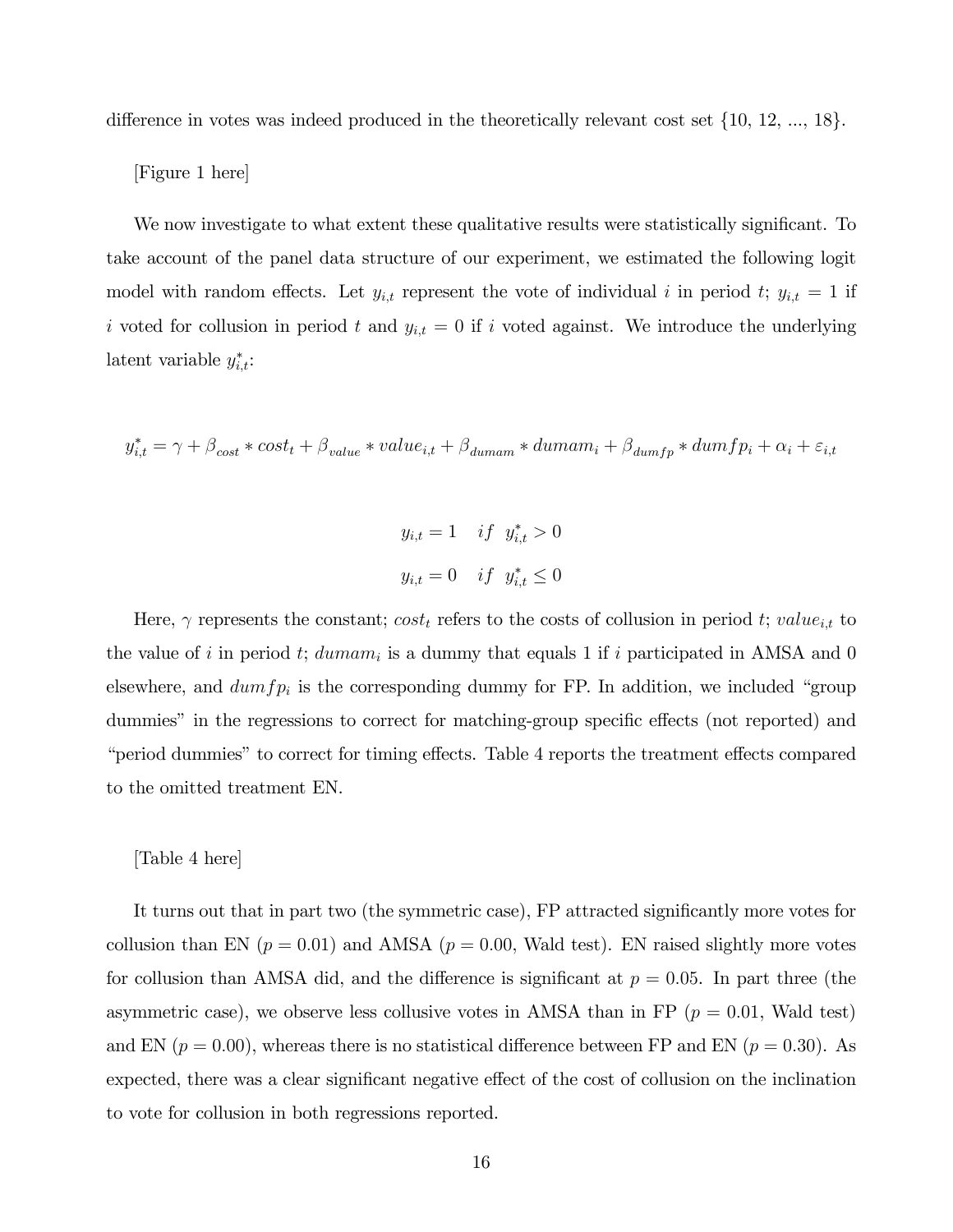A remarkable result is that in part two the period dummies are always positive and significantly so in 4 of 6 cases. This suggests that subjects learned in the sense that they more easily voted for collusion after they obtained some experience with the game. In contrast, there does not seem to be a systematic pattern in the period dummies in part three. Interestingly, the coefficient for value is significantly negative in part two. There, subjects were more inclined to vote for collusion when they received lower values. This is in contrast to theory, which indicates that the decision to vote for collusion does not depend on value. Possibly, subjects with low values realized that they would not have a fair chance in a competitive auction, which made them more inclined to vote for collusion. The coefficient for value ceases to be significant in part three, though, which may be a sign that subjects learned across the two parts.

We now turn to the comparison of revenues between the treatments. Figure 2 shows revenue histograms for parts one, two and three. In part one, revenue was on average somewhat higher and less dispersed in FP than in EN and AMSA. The histogram of revenues in AMSA was almost identical to the one in EN. In agreement with the Önding that subjects colluded more often in part two of FP, the upper-right panel shows a larger spike at 0 in FP than the other two formats. Thus in the symmetric setup, the possibility to collude counteracted the usual revenue dominance of FP over EN found in previous experimental auctions.<sup>13</sup> The lower-left panel shows that the largest differences in revenues were observed for asymmetric bidders. Here, a bimodal distribution resulted in FP, with the largest number of outcome close to 50 and most of the other outcomes close to 100. In contrast, the revenue histograms for EN and AMSA were much more spread out. EN was the most vulnerable auction in terms of raising very low revenues.

## [Figure 2 here]

Table 5 reports the average revenues in the experiment in comparison with the theoretical revenues given the values and collusion costs employed in the experiment. In part one, FP generated the highest revenue, followed by AMSA and EN. The differences were small, though, and all quite close to the theoretically expected levels. The second part reveals that in the case of symmetric bidders and potential cartel formation, EN and AMSA both raised higher

 $13$ See Kagel (1995).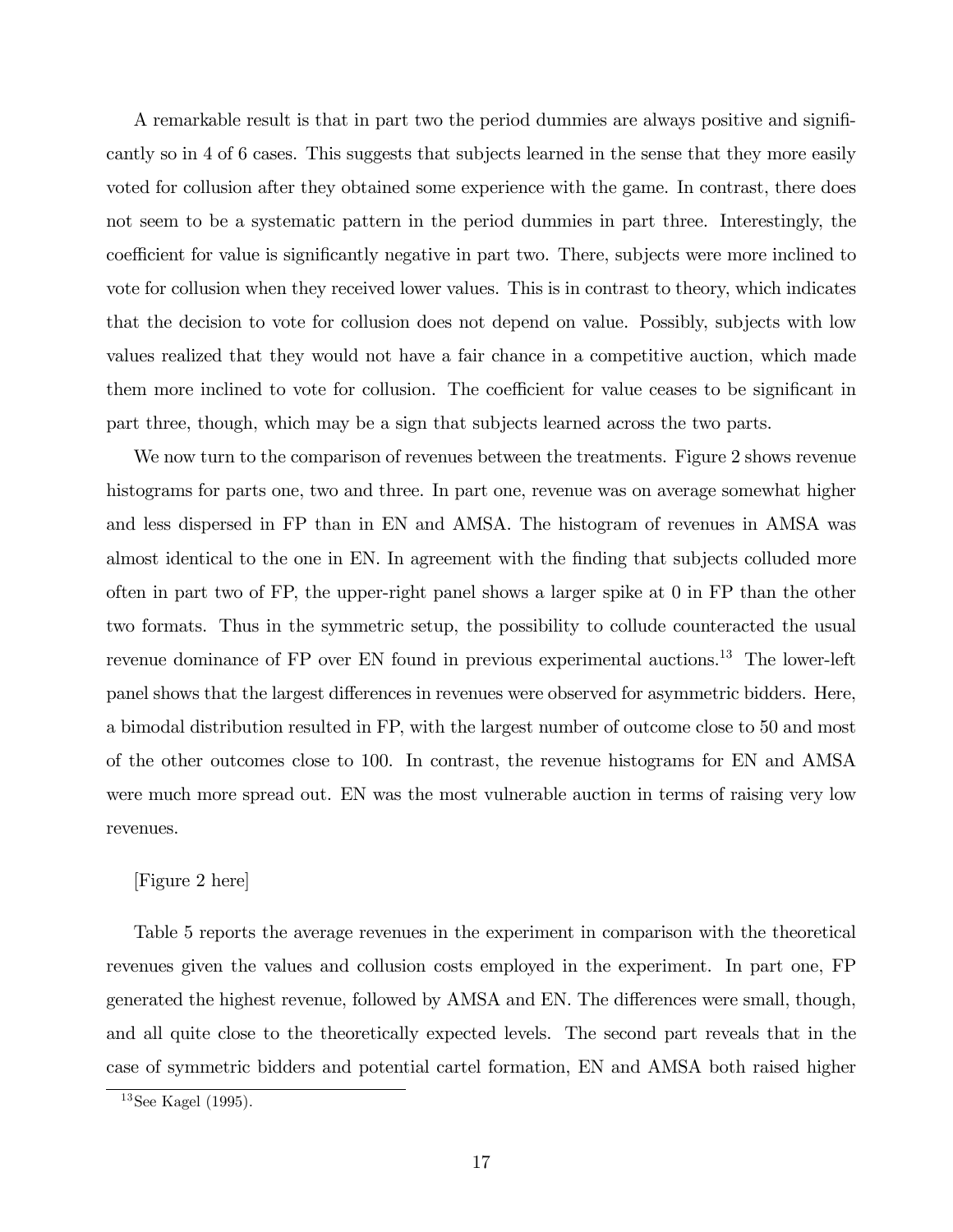revenues than FP. In all treatments, revenues were much higher than the theoretical predictions. Because unanimity was required for a cartel to form, the number of actual cartels was much lower than predicted by theory, and, as a consequence, actual revenue was higher. In the third part, AMSA performed best while EN and FP raised similar revenues. Here, EN performed much better than theoretically predicted. The revenue of AMSA was closer to the revenue expected in the aggressive equilibrium than the revenue in the passive equilibrium.

[Table 5 here]

To investigate the significance of the revenue comparisons, we estimated a random effects model that took the interaction in the experiment into account. Let  $r_{i,j,t}$  represent the revenue of group  $i$   $(i = 1 \text{ or } i = 2)$  in matching-group j in period t:

$$
r_{i,j,t} = \gamma + \beta_{cost} * cost_t + \beta_{dumann} * dumann_j + \beta_{dump} * dumfp_j + \alpha_j + \varepsilon_{i,j,t}
$$

Here,  $\gamma$  denotes the constant;  $cost_t$  represents the costs of collusion in period t;  $dumam_j$  $(dumfp<sub>j</sub>)$  is a dummy that equals 1 if the matching-group j was run in AMSA (FP) and 0 elsewhere. Table 6 reports the results compared to the omited treatment EN.

[Table 6 here]

In part one, only the difference in revenue between  $FP$  and  $EN$  is significant at  $p=0.08$ . In part two there are no significant differences between the treatments. In the asymmetric situation of part three, it becomes attractive for sellers to employ the AMSA format, as it raised roughly  $10\%$  more revenue than FP and EN. The difference in revenue between AMSA and  $FP$  is significant at  $p=0.08$  (Wald test) and the difference in revenue between AMSA and EN is significant at  $p=0.04$ . The difference between FP and EN is not significant ( $p=0.50$ ). In both regressions there is a significant effect of costs of collusion. With higher costs of collusion, groups colluded less and more revenue was raised.

Table 7 presents revenue in parts two and three conditional on whether a cartel was established. In part two, conditional on a cartel not being formed, the results were very similar as the ones for part one. Thus, the different revenue results in parts one and two are mainly attributed to the differences in votes for collusion between the treatments. In part three, both in the cases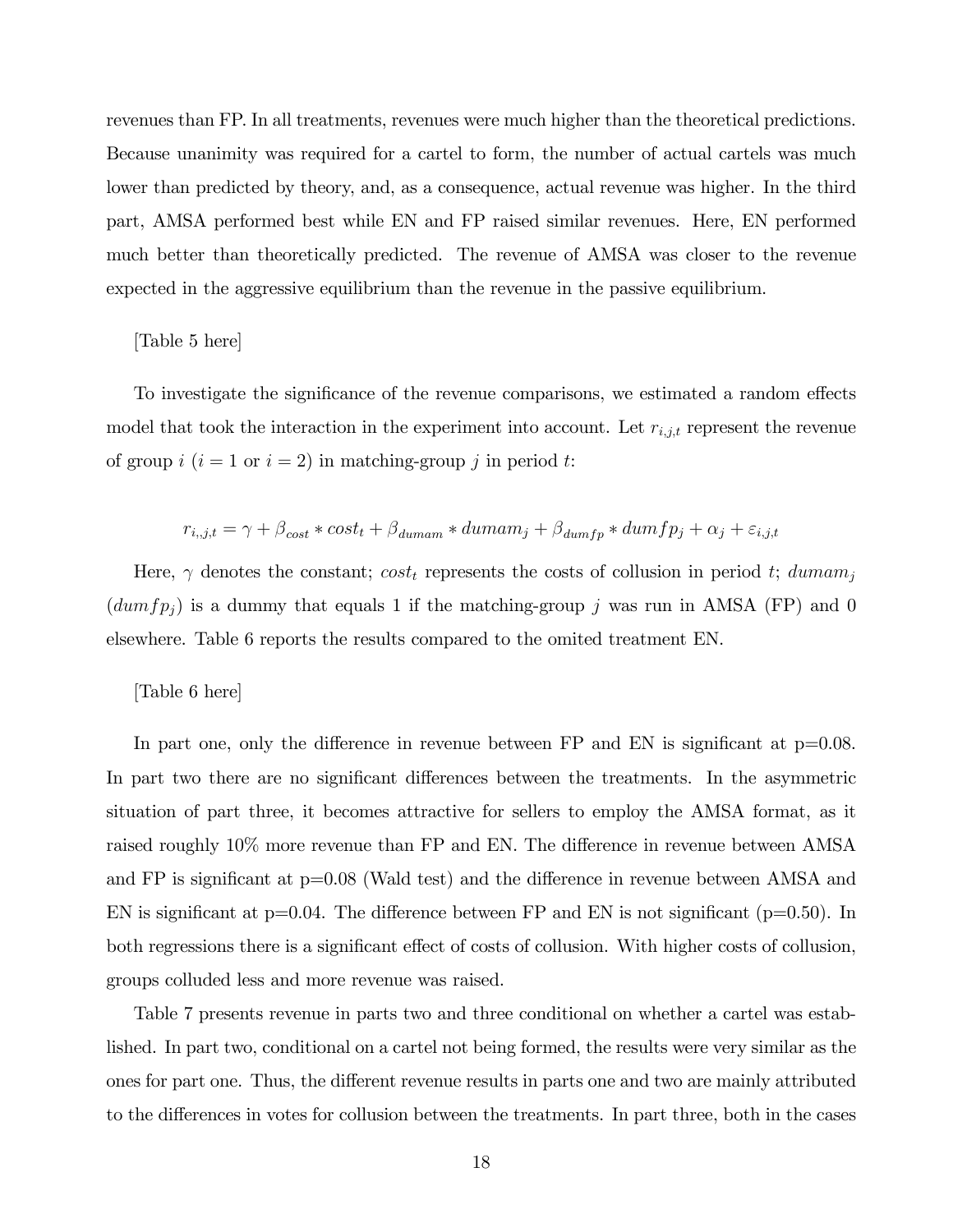where collusion occurred and the cases where collusion did not occur, actual revenues were very close to the theoretical predicted outcomes in EN and FP. The result that, pooled across all cases, revenue in EN was much higher than theoretically expected must thus be attributed to the fact that this auction was much less conducive to collusion than predicted. Overall, revenue in AMSA was higher than the other two formats despite the fact that AMSA realized less revenue in the absence of collusion. Conditional on collusion, AMSA dominated EN, but raised similar revenues as FP did. Therefore, the results that AMSA revenue dominated FP and EN must be attributed to bidders being less inclined to vote for collusion. Note that the observations are closer to the Nash predictions than in Table 5, with AMSA in part three being closer to the "passive" equilibrium than the "aggressive" one.

[Table 7 here]

Finally, we point the spotlight on efficiency. Table 8 includes the average efficiency of the auctions in each part.<sup>14</sup> Theory predicts that all auctions are  $100\%$  efficient because in equilibrium, the bidder with the highest value always wins the object. In all three parts, EN was more efficient than FP, and AMSA was less efficient than FP and EN. The efficiency differences were substantial in parts one and three. Running similar regressions as the ones reported for revenue, we find that the differences in efficiency in part one between FP and AMSA and EN and AMSA are both significant at the  $5\%$  level. In part three, the differences between EN and AMSA and FP and EN are significant at the  $10\%$  level. All other differences in efficiency are not significant at conventional levels. So while AMSA tends to outperform FP and EN in terms of cartel formation and revenue, the auctioneer may still prefer EN if efficiency is considered the important criterion.

[Table 8 here]

## 4.2 Individual bidding behavior

In this section, we take a close look at subjects' bidding behavior before we turn to an explanation of the main results. First, we deal with how subjects behaved in the knock-out auctions

<sup>&</sup>lt;sup>14</sup>We define efficiency as  $(v_{\text{winner}} - v_{\text{min}})/(v_{\text{max}} - v_{\text{min}})$ , where  $v_{\text{winner}}$ ,  $v_{\text{min}}$ , and  $v_{\text{max}}$  represent the value of the winner, the lowest value among the bidders and the highest value among the bidders, respectively.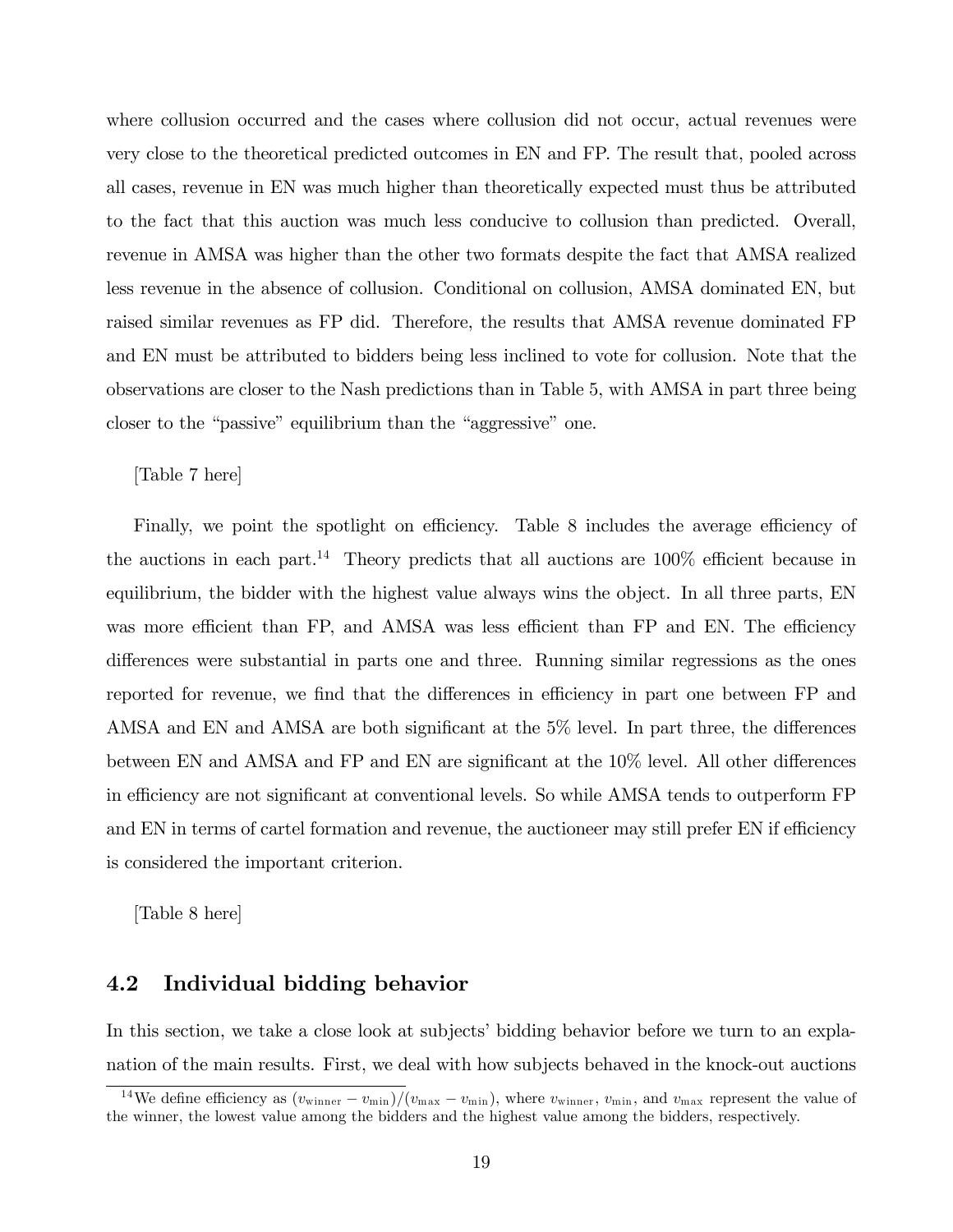once they had decided to collude. Figure 3 shows average bids conditional on value in parts two and three. In part 2, the Nash predictions trace average bids in FP very well, as can be observed in the upper-left panel. In EN, submitted bids fall below the Nash prediction while in AMSA bidders tended to overshoot compared to Nash. Nevertheless, deviations from Nash were rather small when symmetric bidders bid in the knock-out auction.

### [Figure 3 here]

The other panels of Figure 3 display how strong bidders bid after they voted to collude in part three, where the theoretical predictions depended on the employed auction format. Like in part two, actual average bids in FP were very close to the theoretical prediction. In contrast, in EN strong bidders submitted substantially lower bids than predicted. It was as if bidders preferred to leave the task to exploit the right to be designated bidder to others in this treatment. In section 4.3, we will provide an explanation of this remarkable result. In AMSA, average knock-out bids were above the amounts that were predicted by the aggressive equilibrium but below the amounts of the passive equilibrium.

We now turn to the bids submitted in the main auction. For EN, the left-panel of Figure 4 provides the histograms for the deviations of bids from value in all three parts. Most submitted bids were equal to value, and only few deviated more than two points from value. Only in part three a small minority of bids deviated substantially from value. Most of these deviating bids were submitted by weak bidders, who either gave up from the start or who chose to drive up the price for the strong bidders.

## [Figure 4 here]

In the first two parts of FP, bidders' behavior agreed with the general picture coming from symmetric private value auctions. Bidders submitted bids that were on average slightly higher than Nash. The right-panel of Figure 4 shows average bids together with theoretical predictions for the much less investigated asymmetric case. Average bids were remarkably close to the theoretically predicted ones, both for weak and for strong bidders.

Figure 5 tells a somewhat different story for the first two parts of AMSA. In the first phase of these auctions, bidders on average exited a bit sooner than predicted by Nash, while the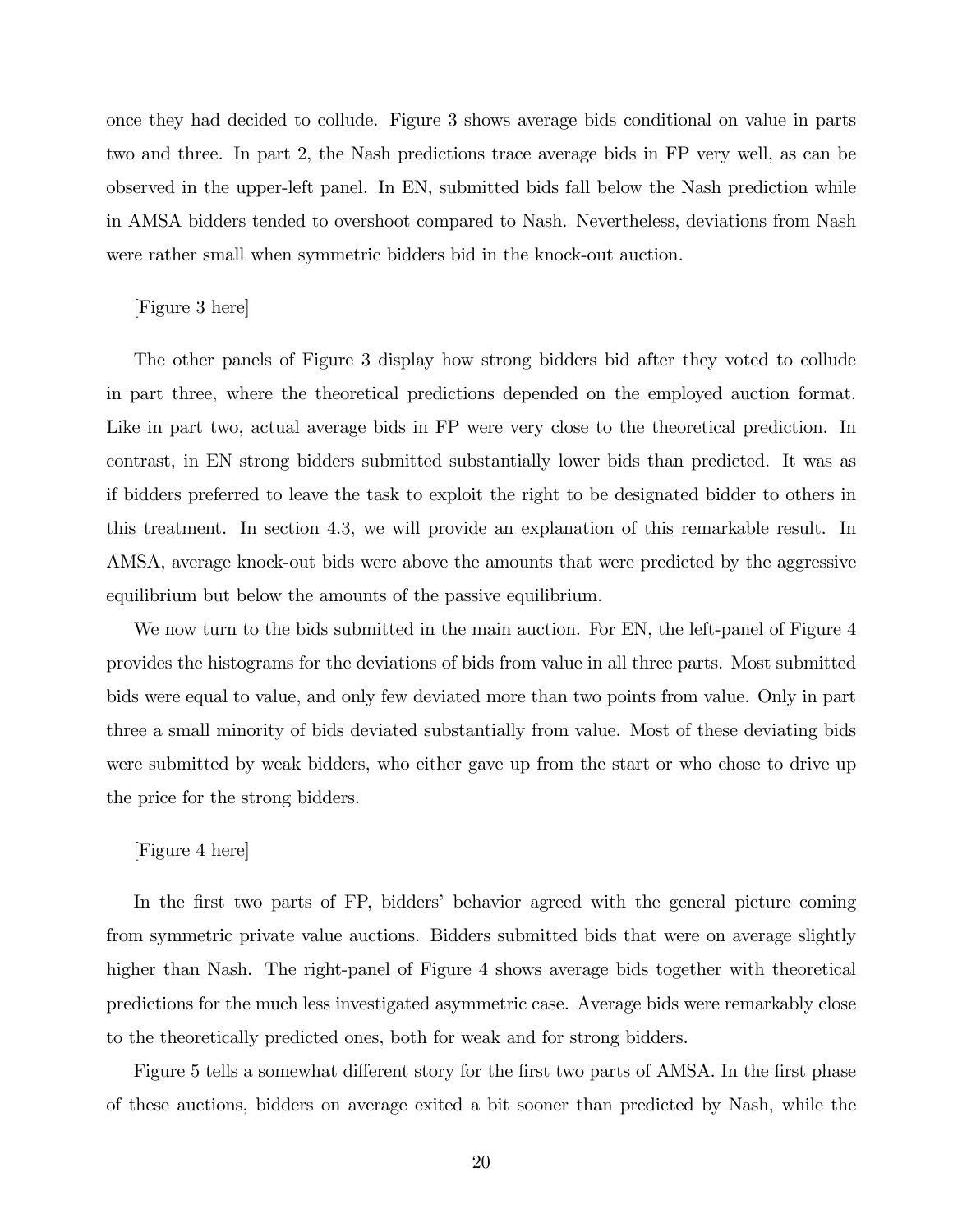subjects that went on to the second phase with low values submitted higher sealed bids than expected (upper-left panel). A similar pattern was observed in Goeree and Offerman (2004). One possible explanation is that subjects differ in their risk-attitudes. The AMSA format automatically selects the risk-averse types to drop in the first phase while the risk seeking ones tend to continue to the second phase. Alternatively, low-valued subjects who proceeded to the second phase may have decided to submit high bids to rationalize their risky bidding in the first phase. Occasionally, low-valued bidders thus became the winner of the auction, which agrees with the poor efficiency performance of this format. A similar picture emerged in part three of AMSA. Again, in the Örst phase weak bidders behaved rather cautiously, on average exiting only somewhat higher than their value (lower-left panel). Those weak bidders that continued to the second phase tended to take high risks (lower-right panel).

#### [Figure 5 here]

Conditional on collusion, bidders faced a coordination problem in part three of the AMSA auction. In the experiment, the passive equilibrium, predicting that weak bidders bid up to value, and the aggressive equilibrium, predicting that weak bidders submitted bids equal to 70, attracted biddersí attention. To classify the collusive cases, we divided the interval between the prediction of the passive equilibrium (i.e., the highest value of the weak bidders) and the prediction of the aggressive equilibrium (i.e., 70) in three equal parts. If the realized revenue was to the left of the middle interval, it was classified as being close to the passive equilibrium and if it was to the right of the middle interval, it was classified as being close to the aggressive equilibrium. A substantial part of 50% of the colluding groups ended up being close to the passive equilibrium, while  $25\%$  finished close to the aggressive equilibrium. The remaining  $25\%$ of the collusive cases was in between the passive and the aggressive equilibrium.

According to both equilibria, the designated bidder should be tough and keep the shill bidders in the auction as long as the weak bidders had not yet exited. Only if a designated bidder plays tough, the bottom price is not determined by weak bidders. In agreement with this feature of the equilibria, designated bidders played tough in 72.5% of the cases and received higher profits if they did so. That is, the designated bidder's profit on the transaction equalled 48.9 (at an s.e. of 25.3) for tough play and it equalled 35.7 (at an s.e. of 28.3) when they let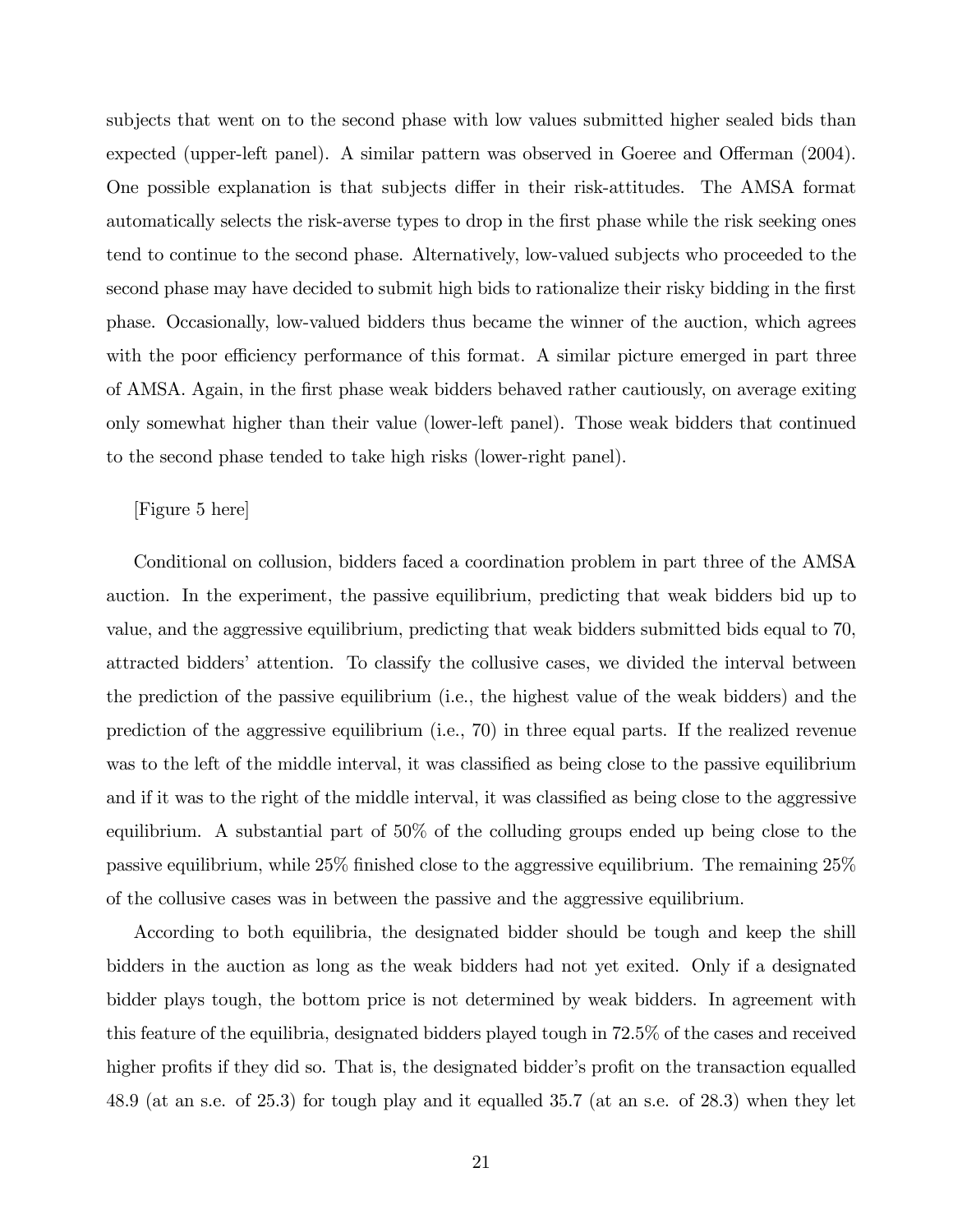their shill bidders drop before the weak bidders did.<sup>15</sup>

## 4.3 Explanation of the main results

In this section, we provide an explanation for the main results on collusion. In part two, theory predicted that the auctions were revenue equivalent and that, as a consequence, the auctions would be equally conducive for collusion. Instead, we observed that FP triggered significantly more votes than the other two formats.<sup>16</sup> We think that the key to explaining these differences is given by the revenues actually raised in part one. There, bidding was most competitive in FP, while AMSA and EN raised similar profits. FP-bidders experienced that the main auction was not so profitable, which made collusion more attractive compared to the other two formats. In fact, when revenue equivalence breaks down in the way it did in part one, the theoretical predictions on collusion change in the direction that we actually observed.

The main results in part three were that AMSA proved less conducive to collusion than the other auctions, and that, rather unexpectedly, FP performed equally unsuccessful in Öghting collusion as EN did. Table 9 presents some statistics that provide an explanation for these results. The table lists for each auction how much profit the designated bidder actually made on the transaction in the main auction, at which price the designated bidder bought the good for sale, and what the probability was that the designated bidder actually bought the good in the main auction.<sup>17</sup> On all these criteria, AMSA offered the worst prospects for the designated bidder. Given that collusion was most unattractive in AMSA, it makes sense that bidders voted more often against collusion in this format.

[Table 9 here]

What remains puzzling though was that FP did not attract less collusive votes than EN did, even though the statistics in Table 9 show that the prospects for the designated bidder

 $\frac{15}{15}$  In AMSA, the profit on the transaction equals the own value minus price paid plus premium in case the bidder bought the good and it equalled the premium or 0 in case the bidder did not buy the good.

 $16$  In addition, EN was significantly more conducive to collusion than AMSA, but the difference in collusive votes between these two auctions was rather small.

<sup>&</sup>lt;sup>17</sup>For AMSA, the profit on the transaction was defined in the previous footnote. In EN, it was equal to the own value minus the price paid in the main auction if the designated bidder won the auction and 0 otherwise; in FP, it was equal to value minus own bid in case of winning and 0 otherwise.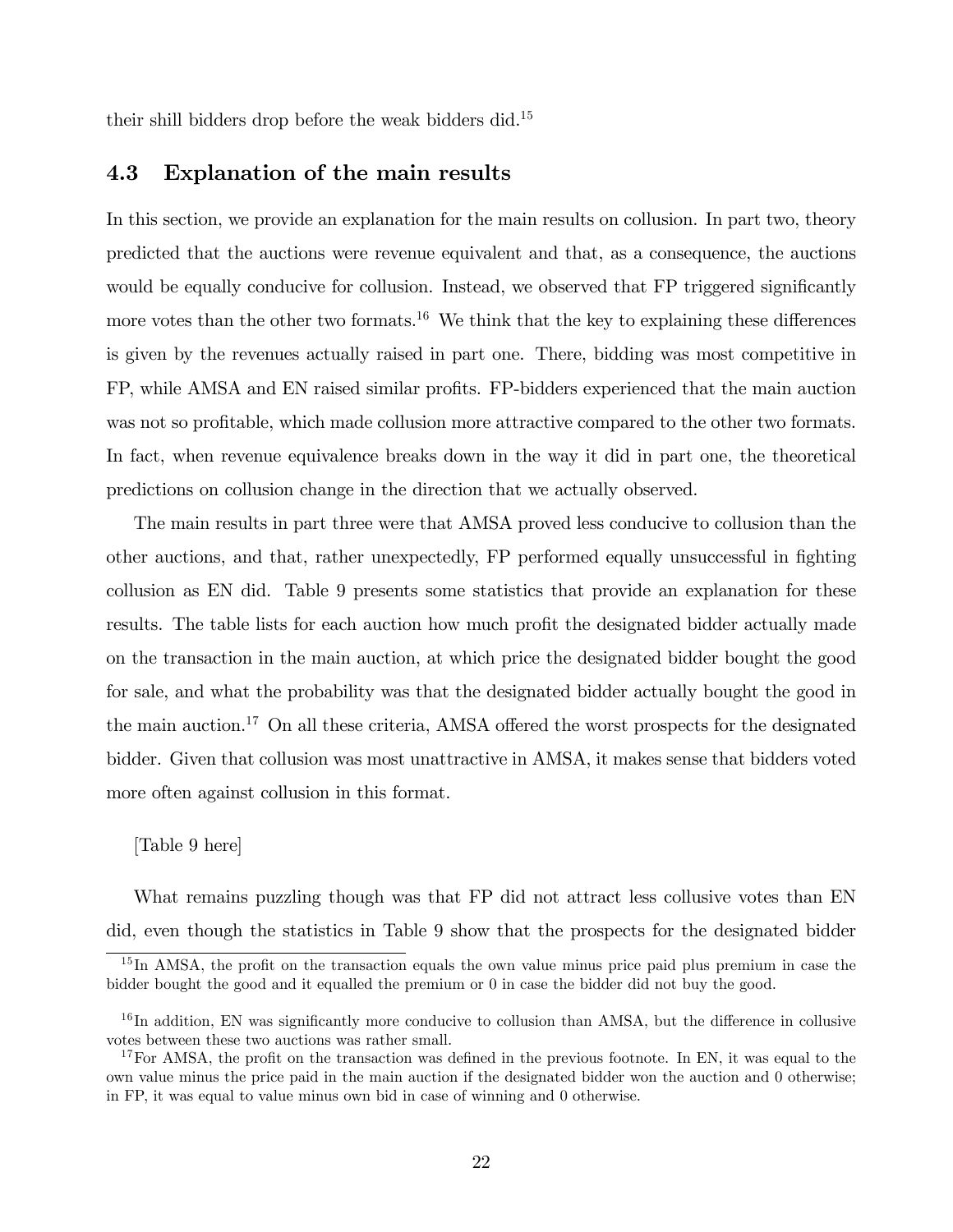were worse in FP. We think that two features may have contributed to this result. The first one is that, even though the designated bidder made on average a higher profit in EN than in FP, this occurred at a higher variance. Subjects who disliked risk may have been more reluctant to become designated bidder in EN. This was also reflected in the knock-out bids shown in Figure 3. Bids in the knock-out auction were close to the theoretically predicted ones in FP, while they were considerably below the theoretical bids in EN. We think that perhaps an even stronger force behind this result may have been designated bidders' lack of control in the EN auction. In the FP auction, it was easy for a bidder to predict how much profit was available in the main auction. Bidders knew that a bid of 50 or 51 would win the main auction almost surely. Therefore, a colluding strong bidder could easily anticipate the profit to be made in FP, which may have led to more confident bidding in the knock-out auction and more confident voting for collusion in the voting stage. In contrast, in EN the price that the designated bidder was going to pay completely depended on the behavior of weak bidders. As Figure 6 shows, this price was much more volatile in EN than in FP. The extra ambiguity in EN that designated bidders faced in the main auction may have discouraged voting for collusion.<sup>18</sup>

### [Figure 6 here]

It is important to remember that in our experiment the cartel was stable by design in all auctions. This feature of our experiment diminishes the relevance of our results for one-shot auctions. When some bidder cheats on the cartel agreement, bidders may retaliate within a one-shot EN auction but not within a one-shot FP auction. Therefore, when bidders do not have the possilibilty to retaliate in the future, EN auctions may be more prone to collusion than FP auctions (Robinson, 1985; Marshall and Marx, 2007). Instead, our results are relevant to situations where bidders interact repeatedly as in bidding for projects in the construction industry. In such situations, there is ample evidence that even in FP auctions bidders refrain from cheating on the cartel, presumably out of fear for future retaliation (Scherer, 1980; McAfee and McMillan, 1992; Porter and Zona, 1993; Porter and Zona, 1999; Pesendorfer, 2000; Boone et al., 2009).

<sup>&</sup>lt;sup>18</sup>Notice that in AMSA designated bidders were faced with a similar lack of control as in EN, so this factor also worked against collusion in AMSA.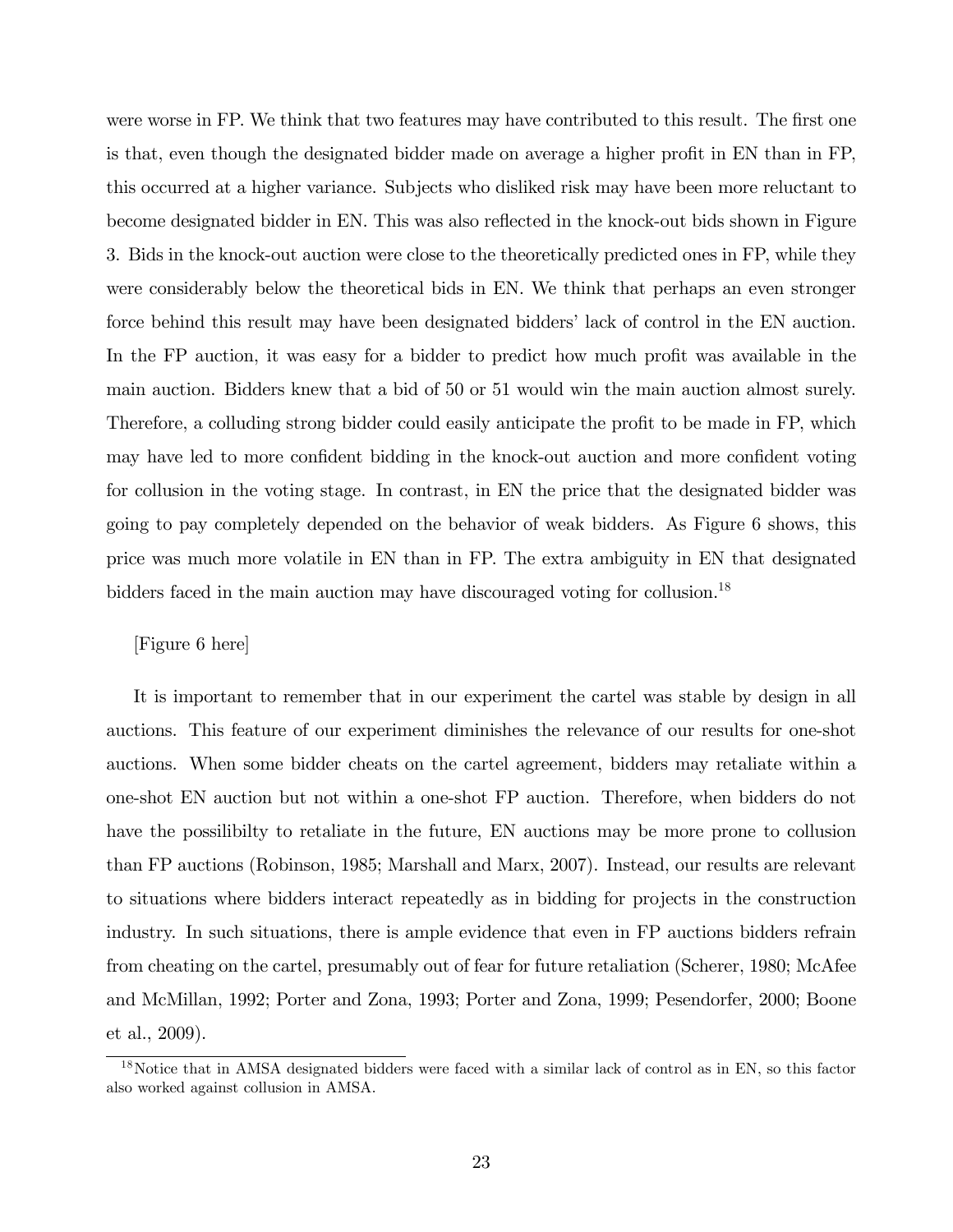## 5 Conclusion

In this paper, we studied the collusive properties of EN, FP and AMSA using a laboratory experiment. We did so in two settings. In the first one, bidders were symmetric and all could participate in the cartel. Here we observed that FP triggers more collusive votes than the other formats. This result is consistent with the Önding that without collusion, the FP auction was the most competitive one. Therefore, the incentive to collude was highest in this format. Interestingly, with the possibility to collude, the revenue dominance of FP over EN usually reported in experimental private value auctions completely disappears.

In the second setting, both strong and weak bidders competed for the good for sale. Only strong bidders were eligible for collusion. In theory, FP should outperform EN in preventing collusion, because in the former a designated bidder could not afford to bid below the higher end of the support of the weak bidders, which makes collusion relatively less attractive. In contrast to this prediction, we observed that EN triggered about as much collusion as FP did. We think that there are two reasons behind this result. First, the designated bidder ran a higher risk in EN when she had to beat the weak bidders in the auction. Second, the designated bidder faced less ambiguity in FP than in EN. That is, in FP the designated bidder could easily anticipate the amount of profit that she would almost surely make in the main auction, whereas in EN the actual price paid in the main auction varied substantially. Consistent with these explanations is our finding that in EN strong bidders tended to submit low bids in the knock-out auction, as if they preferred to leave the right to be designated bidder to others.

According to theory, AMSA is less conducive to collusion than the other formats only if weak bidders bid sufficiently aggressively in the case of collusion. In the experiment, bidders focussed sufficiently on the aggressive equilibrium to make collusion unattractive. AMSA triggered less collusion than the other auctions did.

## 6 Appendix

PROOF OF PROPOSITION 1. We let  $F^{[1]}$   $[F^{[2]}]$  denote the distribution function of the first [second] order statistic of s draws from the uniform distribution on the interval  $[L, H]$ . Myerson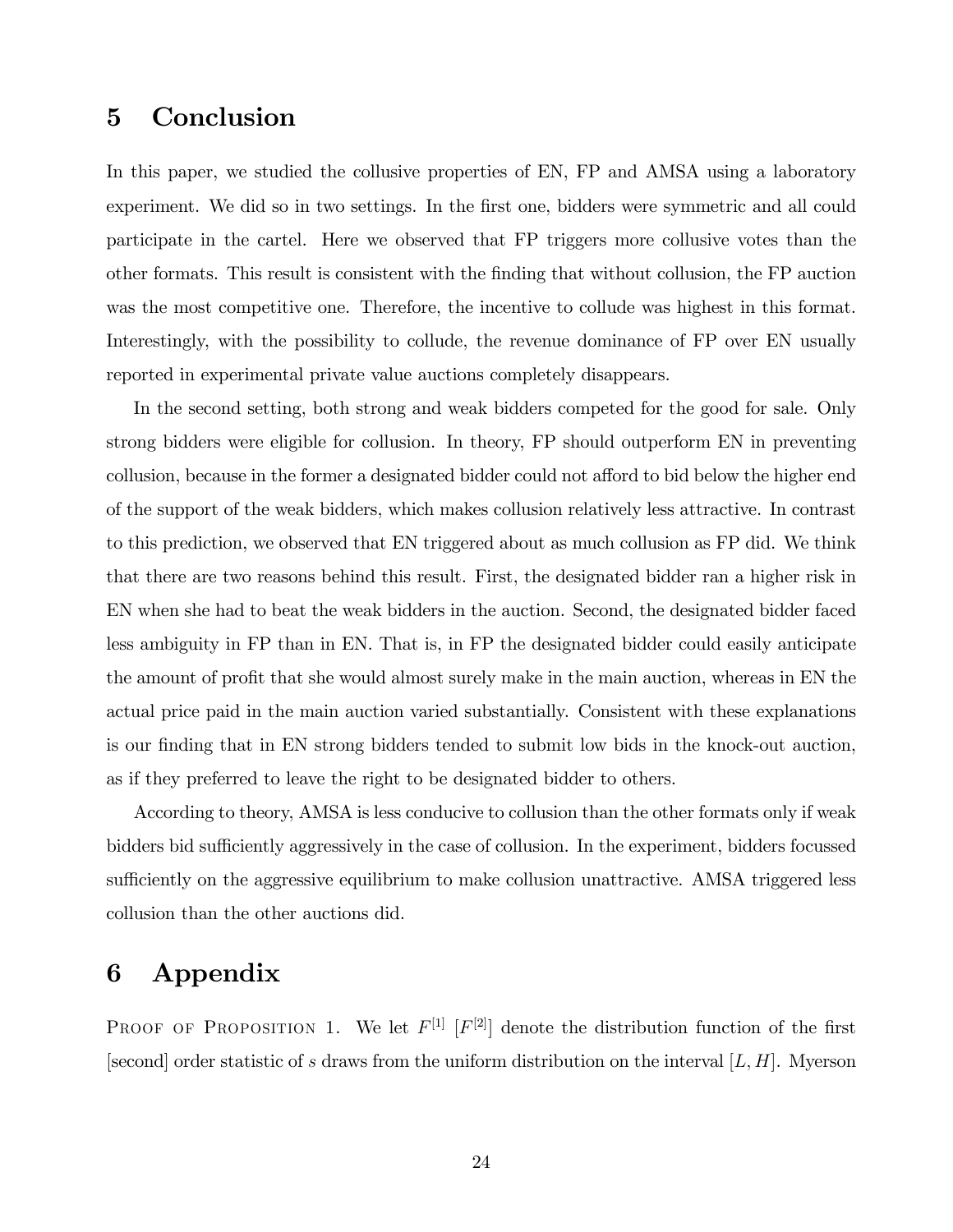$(1981)$  shows that a strong bidder's expected pay-off from an auction can be expressed as

$$
\pi(v) = \underline{\pi} + \int_{L}^{v} Q(x) dx
$$

where  $\underline{\tau}$  denotes the expected pay-off for the strong bidder's lowest type and  $Q(x)$  the probability that a strong bidder with value x wins. Let  $\Pi$  be the expected pay-off for the strong bidder's lowest type in the case of collusion. Because the auction always allocates the object to the bidder with the highest value (both in the collusive and the non-collusive case) and the strong bidders' lowest type expects zero profit in the non-collusive case, a strong bidder with value v is willing to join the cartel if and only if  $c \leq \underline{\Pi}$ . McAfee and McMillan (1992) show that in the knock-out auction, the following bidding function constitutes a symmetric Bayesian Nash equilibrium:

$$
B(v) = \frac{s-1}{s} F^{[1]}(v)^{-1} \int_{L}^{v} (x - P) dF^{[1]}(x).
$$

Given this equilibrium,  $\Pi$  can be expressed as

$$
\begin{split}\n\mathbf{I} &= \frac{1}{s-1} \int_{L}^{H} B(v) dF(v)^{s-1} \\
&= \frac{1}{s} \int_{L}^{H} F(v)^{-s} \int_{L}^{v} (x-P) dF(x)^{s} dF(v)^{s-1} \\
&= \frac{1}{s} \int_{L}^{H} (x-P) \int_{x}^{H} F(v)^{-s} dF(v)^{s-1} dF(x)^{s} \\
&= \frac{1}{s} \int_{L}^{H} (x-P) s (s-1) [1 - F(x)] F(x)^{s-2} dF(x) \\
&= \frac{1}{s} \int_{L}^{H} (x-P) dF^{[2]}(x) \\
&= \frac{1}{s} (E \{v^{[2]}\} - P),\n\end{split}
$$

where  $F$  denotes the value distribution function of a strong bidders. The third equality follows by changing the order of integration. The other steps are straightforward.

PROOF OF PROPOSITION 3. For weak bidders, bids above their value are weakly dominated. Therefore, none of the weak bidders bids more than 1 in equilibrium so neither does the designated strong bidder. Therefore, the proof is established if we show that the designated strong bidder will never bid less than 1 in equilibrium. Now, suppose her lowest equilibrium bid equals  $b < 1$ . Then a weak bidder with value  $v_w \in (b, 1]$  best responds by submitting a bid in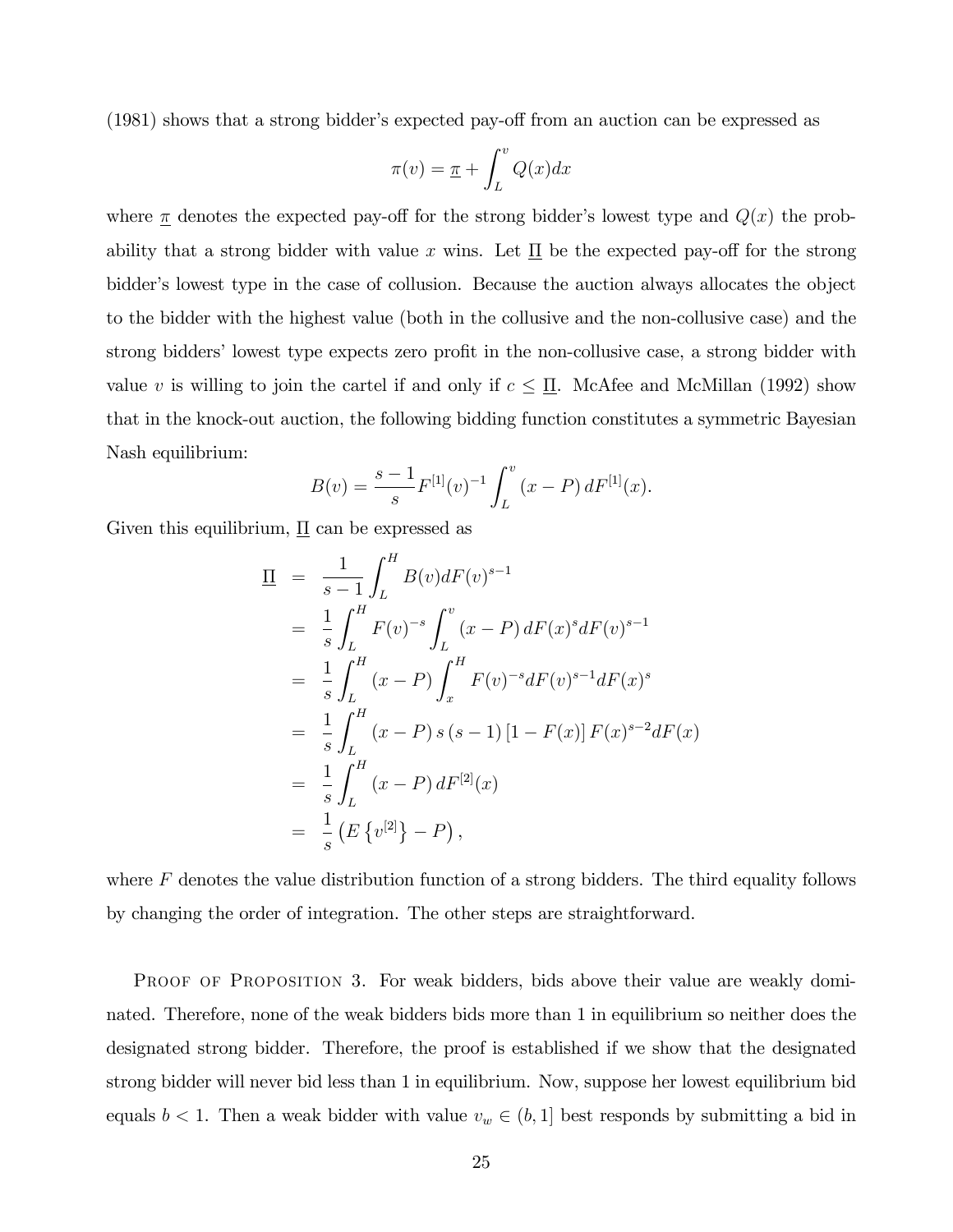the interval  $(b, v_w)$ , while those with a value below b bid less than b. Therefore, the designated winner's expected profit given her value v equals  $U(b, v) = (v - b) b^w$  if she bids b and  $v - 1$  if she bids 1. Note that, for all  $v \in [L, H]$ ,  $\frac{\partial U(b, v)}{\partial b} = b^{w-1} (wv - (w+1)b) > 0$  if  $L \ge \frac{w+1}{w}$  $\frac{y+1}{w}$  so that  $(v - b) b<sup>w</sup> < v - 1$ . A contradiction is established because bidding  $b < 1$  is not a best response for the designated winner. An equilibrium in which  $B^{FP}(v) = 1$  can be readily constructed by letting all weak bidders bid value.

PROOF OF PROPOSITION 4. We begin by solving the second phase given the strategies in the first phase. If  $s > 2$ , let  $v_3$  denote the value of a strong bidder whose bid in phase one equals the bottom price  $X = B_1(v_3)$ . Otherwise,  $v_3 = L$ . Moreover,  $v_2$  denotes the other strong bidder's value. The second phase expected payoff of a strong bidder with value  $v$  who bids  $B_2(\hat{v}) \geq X$  can be expressed as:

$$
\pi(\hat{v}|v) = \frac{1}{H - v_3} \left( \int_{v_3}^{\hat{v}} (v - B_2(v_2)) dv_2 + \alpha \int_{v_3}^{\hat{v}} (B_2(v_2) - X) dv_2 + \alpha (B_2(\hat{v}) - X)(H - \hat{v}) \right).
$$

The first (second) [third] term on the RHS refers to the bidder's value minus her payment if she wins (the premium if she wins) [the premium if she loses]. The FOC is:

$$
\frac{\partial \pi(\hat{v}|v)}{\partial \hat{v}}\bigg|_{\hat{v}=v} = \frac{1}{H-v_3} \left[ v - B_2^a(v) + \alpha (B_2^a(v) - X) + \alpha B_2^{a}(v) (H-v) - \alpha (B_2^a(v) - X) \right] = 0
$$

from which we obtain the optimal bidding strategy for strong bidders. It is readily verified that the SOC  $sign\left(\frac{\partial \pi(\hat{v}|v)}{\partial \hat{v}}\right)$  $= sign (v - \hat{v})$  is satisfied. Because a strong bidder with value L has not reason to bid more than  $\frac{L+\alpha H}{1+\alpha}$ , a weak bidder surely has no reason to do so. Therefore, she has no reason to deviate from the above bids.

## 7 References

Abdulkadiroğlu, A. and Chung, K.-S. (2003). "Auction design with tacit collusion." Working paper, Columbia University.

Aoyagi, M. (2003). "Bid rotation and collusion in repeated auctions." Journal of Economic Theory 112, 79-105.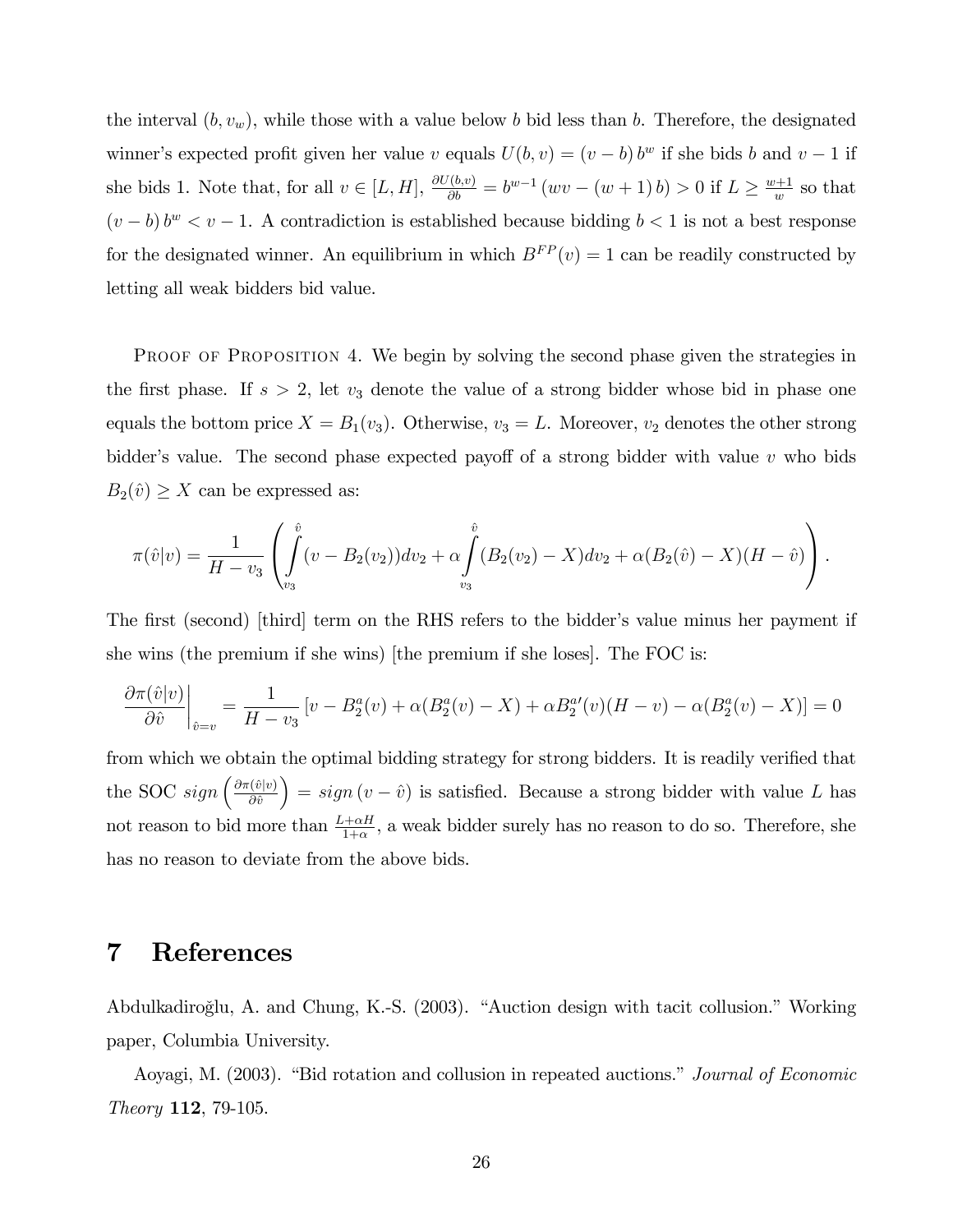Aoyagi, M. (2007). "Efficient collusion in repeated auctions with communication." Journal of Economic Theory 134, 61-92.

Blume, A. and Heidhues, P. (2008). "Modeling tacit collusion in auctions." *Journal of* Institutional and Theoretical Economics 164, 163-184.

Boone, J., Chen, R., Goeree, J.K., and Polydoro, A. (2009). "Risky procurement with an insider bidder." Experimental Economics, forthcoming.

Che, Y.-K. and Kim, J. (2006). "Robustly collusion-proof implementation." Econometrica 74, 1063-1107.

Che, Y.-K. and Kim, J. (2008). "Optimal collusion-proof auctions." Journal of Economic Theory, forthcoming.

Goeree, J.K. and Offerman, T.  $(2004)$ . "The Amsterdam auction." *Econometrica* **72**, 281-294.

Goswami, G., Noe, T., and Rebello, M. (1996). "Collusion in uniform-price auctions: Experimental evidence and implications for treasury auctions.î Review of Financial Studies 9, 757-785.

Graham, D.M., and Marshall, R.C. (1987). "Collusive bidder behavior at single-object second-price and English auctions." Journal of Political Economy 95, 1217-1239.

Hamaguchi, Y., Ishikawa, T., Ishimoto, M., Kimura, Y., and Tanno, T. (2007). "An Experimental Study of Procurement Auctions with Leniency Programs." Competition Policy Research Center Discussion Paper, Atomi University.

Isaac, M.R. and Walker, J. (1985). "Information and conspiracy in sealed bid auctions." Journal of Economic Behavior and Organization 6, 139-159.

Jeon, D.S. and Menicucci, D. (2005). "Optimal second-degree price discrimination and arbitrage: On the role of asymmetric information among buyers." RAND Journal of Economics 36, 337-360.

Kagel, J.H. (1995), "Auctions: A survey of experimental research." In: J.H. Kagel and A.E. Roth (eds.), *The Handbook of Experimental Economics*, Princeton, NJ, Princeton University Press, 501-585.

Kagel, J.H. and Levin, D. (2001). "Behavior in multi-unit demand auctions: experiments with uniform price and dynamic Vickrey auctions."  $Econometrica$ , **69**, 413–54.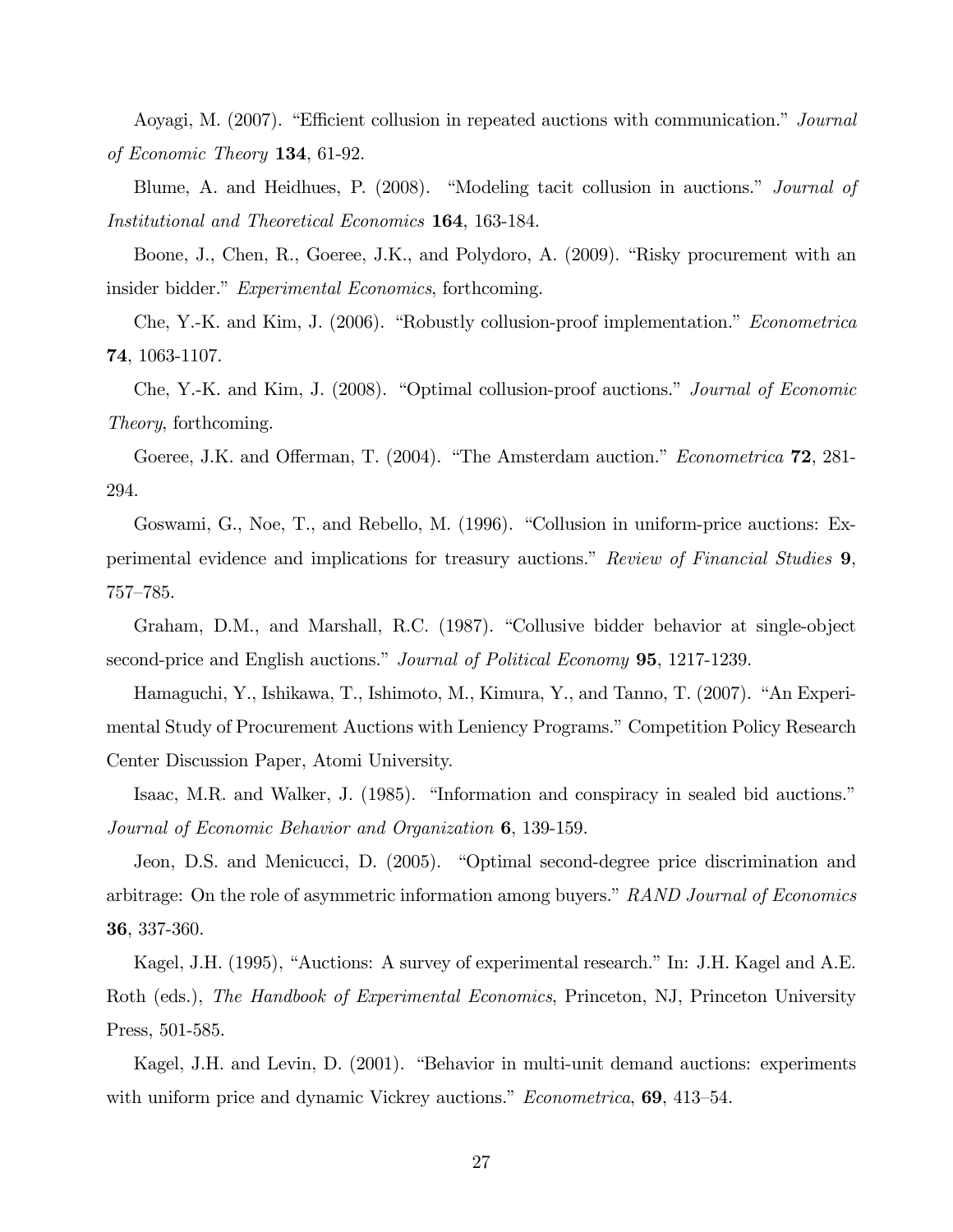Kagel, J.H. and Levin, D. (2005). "Multi-unit demand auctions with synergies: behavior in sealed-bid vs. ascending-bid uniform price auctions." Games and Economic Behavior 53, 170-207.

Klemperer, P. (2002) "What really matters in auction design." Journal of Economic Perspectives **16**, 169-190.

Krishna, V. (2002). Auction Theory. San Diego, Academic Press.

Kwasnica, A. (2000). "The choice of cooperative strategies in sealed bid auctions." Journal of Economic Behavior and Organization 42, 323-346.

Kwasnica, A. and Sherstyuk, K. (2007). "Collusion and equilibrium selection in auctions." *Economic Journal* 117, 120–145.

Laffont, J. and Martimort, D. (1997). "Collusion under asymmetric information." *Econo*metrica **65**, 875-911.

Laffont, J. and Martimort, D. (2000). "Mechanism design with collusion and correlation." Econometrica 68, 309-342.

Lind, B. and Plott, C.R. $(1991)$ . "The winner's curse: Experiments with buyers and with sellers." American Economic Review 81, 335-46.

Marshall, R.C. and Marx, L.M. (2007). "Bidder collusion." *Journal of Economic Theory* 133, 374-402.

Maskin, E. and Riley, J. (2000). "Asymmetric auctions." Review of Economic Studies 67, 413-438.

Maskin, E. and Riley, J. (2003). "Uniqueness of equilibrium in sealed high-bid auctions." Games and Economic Behavior 45, 395-409.

McAfee, R.P. and McMillan, J. (1992). "Bidding rings." American Economic Review 82, 579-599.

Milgrom, P.R. (2004). Putting Auction Theory to Work. Cambridge, UK, Cambridge University Press.

Motta, M. (2004). Competition Policy. Cambridge, UK, Cambridge University Press.

Myerson, R.B. (1981). "Optimal auction design." *Mathematics of Operations Research* 6, 58-73.

Pesendorfer, M. (2000). "A study of collusion in first-price auctions." Review of Economic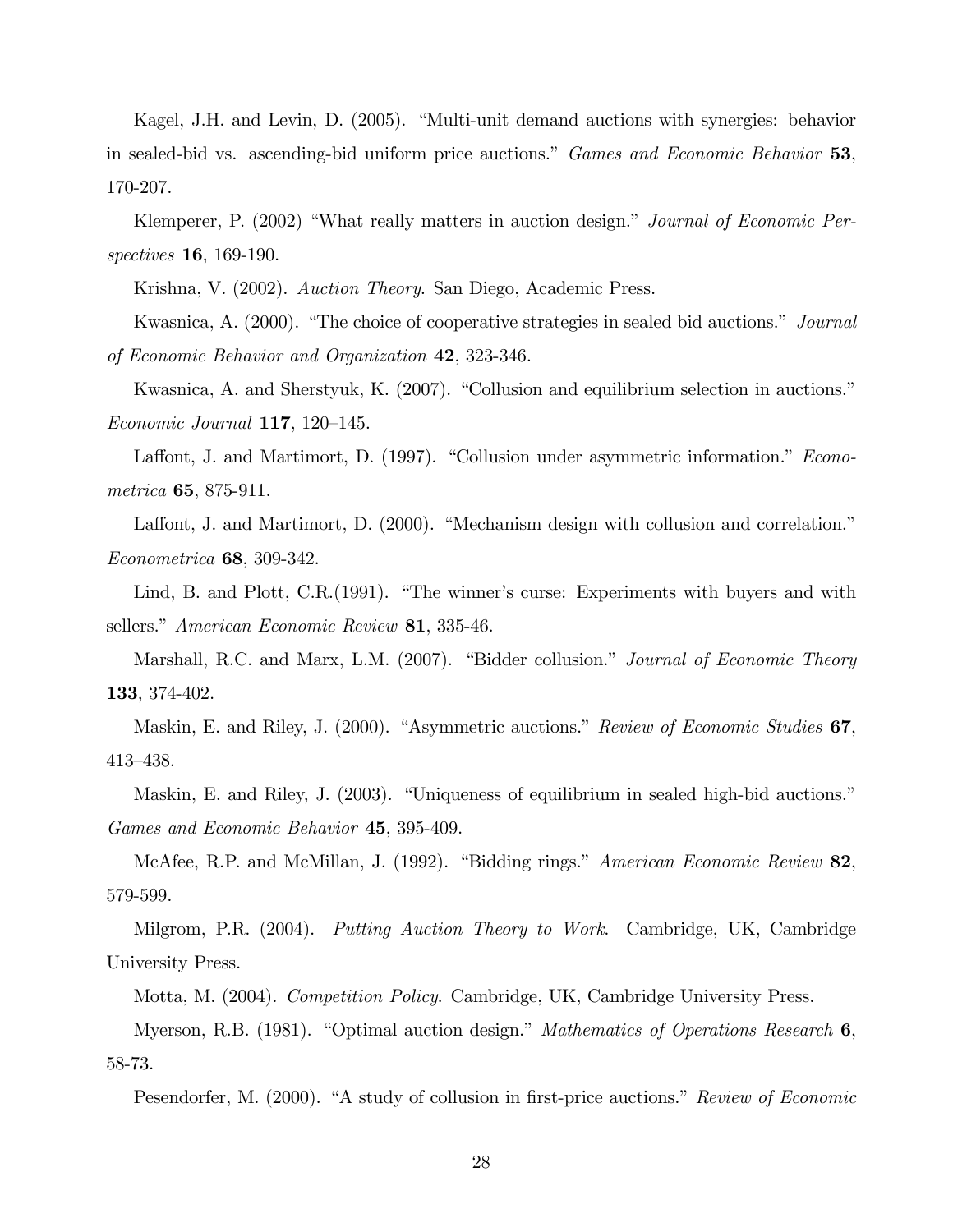Studies 67, 381-411.

Phillips, O.R., Menkhaus, D.J., and Coatney, K.T. (2003). "Collusive practices in repeated English auctions: Experimental evidence on bidding rings." American Economic Review 93, 965-979.

Porter, R. and Zona, D. (1993). "Detection of bid rigging in procurement auctions." Journal of Political Economy 101, 518-538.

Porter, R. and Zona, D. (1999). "Ohio school milk markets: An analysis of bidding." RAND Journal of Economics **30**, 263-288.

Robinson, M.S. (1985). "Collusion and the choice of auction." RAND Journal of Economics 16, 141-145.

Sade, O., Schnitzlein, C., and Zender, J.F. (2006). "Competition and cooperation in divisible good auctions: An experimental examination."  $Review \ of \ Financial \ Studies$  19, 195-235.

Scherer, F.M. (1980). Industrial Market Structure and Economic Performance. 2nd Ed. Chicago, Rand-McNally.

Sherstyuk, K. (1999). "Collusion without conspiracy: An experimental study of one-sided auctions." Experimental Economics 2, 59-75.

Sherstyuk, K.  $(2002)$ . "Collusion in private value ascending price auctions." *Journal of* Economic Behavior and Organization 48, 177-195.

Skrzypacz, A. and Hopenhayn, H.  $(2004)$ . "Tacit collusion in repeated auctions." Journal of Economic Theory 114, 153-169.

Wilson, R. (1987). "Bidding." In: Eatwell, J., Milgate, M., and Newman, P. (eds.), The New Palgrave: A Dictionary of Economics. London: MacMillan Press.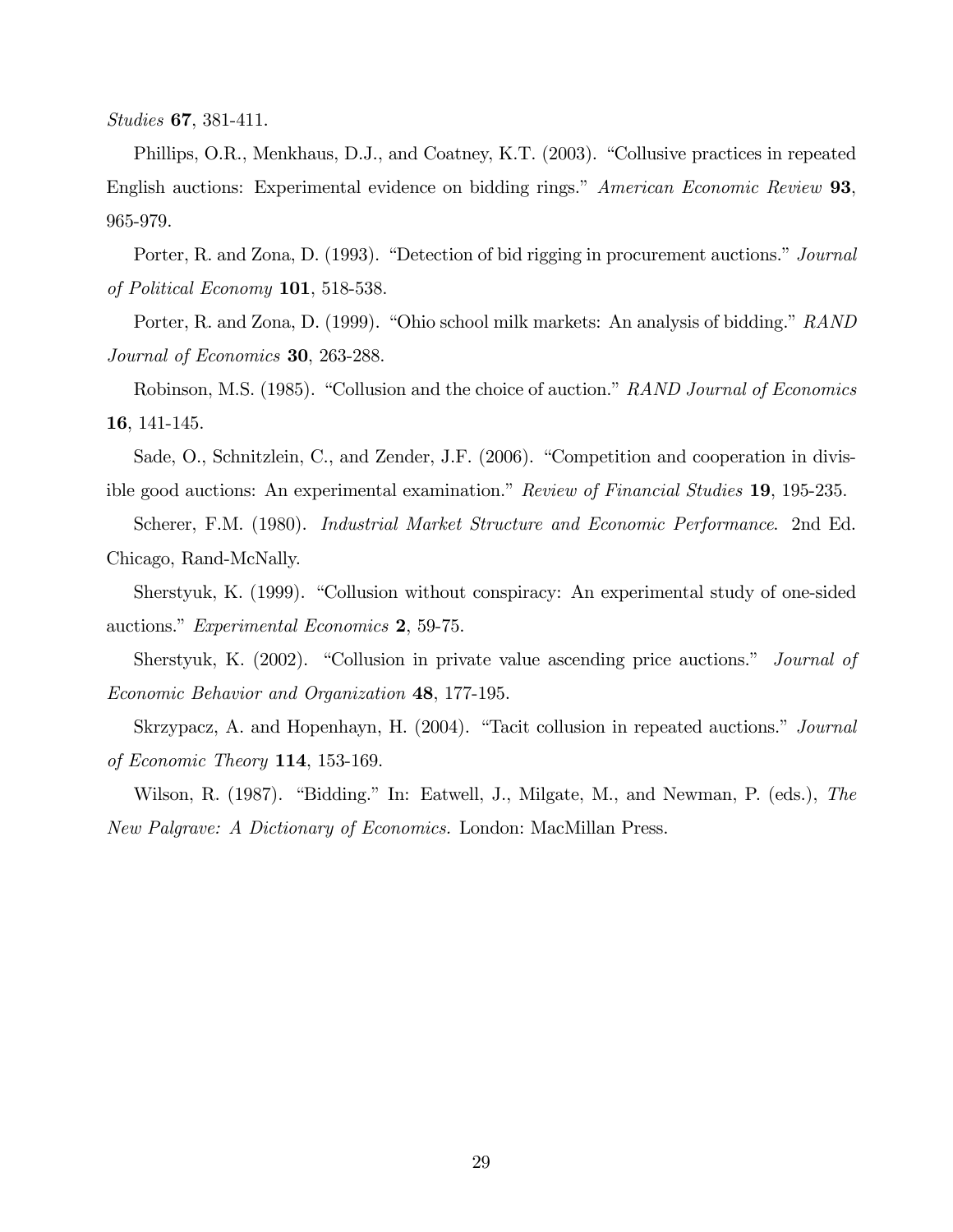|         |                              | Expected (net) payment |           |
|---------|------------------------------|------------------------|-----------|
| Ranking | Auction                      | No collusion           | collusion |
|         | AMSA: passive equilibrium    | $E\{v^{[2]}\}\$        | $w/(w+1)$ |
|         | EN                           | $E\{v^{[2]}\}\$        | $w/(w+1)$ |
| 2       | FP.                          | $E\{v^{[2]}\}\$        |           |
| 3       | AMSA: aggressive equilibrium | $E\{v^{[2]}\}$         |           |

**Table 1 Ranking of auctions w.r.t. likelihood of collusion: the asymmetric case**

*Notes*: This is the ranking for  $w \ge 1$  and  $L \ge (w+1)/w$ . A higher ranking (=lower number) refers to a higher likelihood of collusion in the sense that there is a larger range of cartel costs *c* for which collusion is profitable in equilibrium.

| characteristics treatments                          |                         |                        |                                      |                         |                               |
|-----------------------------------------------------|-------------------------|------------------------|--------------------------------------|-------------------------|-------------------------------|
| treatment                                           | price paid<br>by winner | premium?               | group-size                           | matching-<br>group size | $#$ matching-<br>groups       |
| <b>FP</b>                                           | b <sub>1</sub>          | no                     | 6                                    | 12                      | 5                             |
| EN                                                  | b <sub>2</sub>          | no                     | 6                                    | 12                      | 5                             |
| AMSA                                                | b <sub>2</sub>          | $0.3*(b_2-b_3)$        | 6                                    | 12                      | 5                             |
| other features that were the same in all treatments |                         |                        |                                      |                         |                               |
| part                                                | collusion?<br>who?      | bidders'<br>types      | valuations                           | # periods               | cost collusion                |
| 1                                                   | no                      | 6 symmetric            | U[0, 50]                             | 6                       | no                            |
| $\overline{2}$                                      | yes, all                | 6 symmetric            | U[0, 50]                             | 8                       | 0,5,2,3,7,6,4,1               |
| 3                                                   | yes, only<br>strong     | 3 weak and<br>3 strong | weak: $U[0,50]$<br>strong: U[70,120] | 10                      | 2,20,12,16,14,<br>6,10,8,18,4 |

**Table 2 Experimental design**

*Notes*:  $b_i$  refers to the i-th highest bid. The column cost collusion reports the costs per period, from the first period to the last one.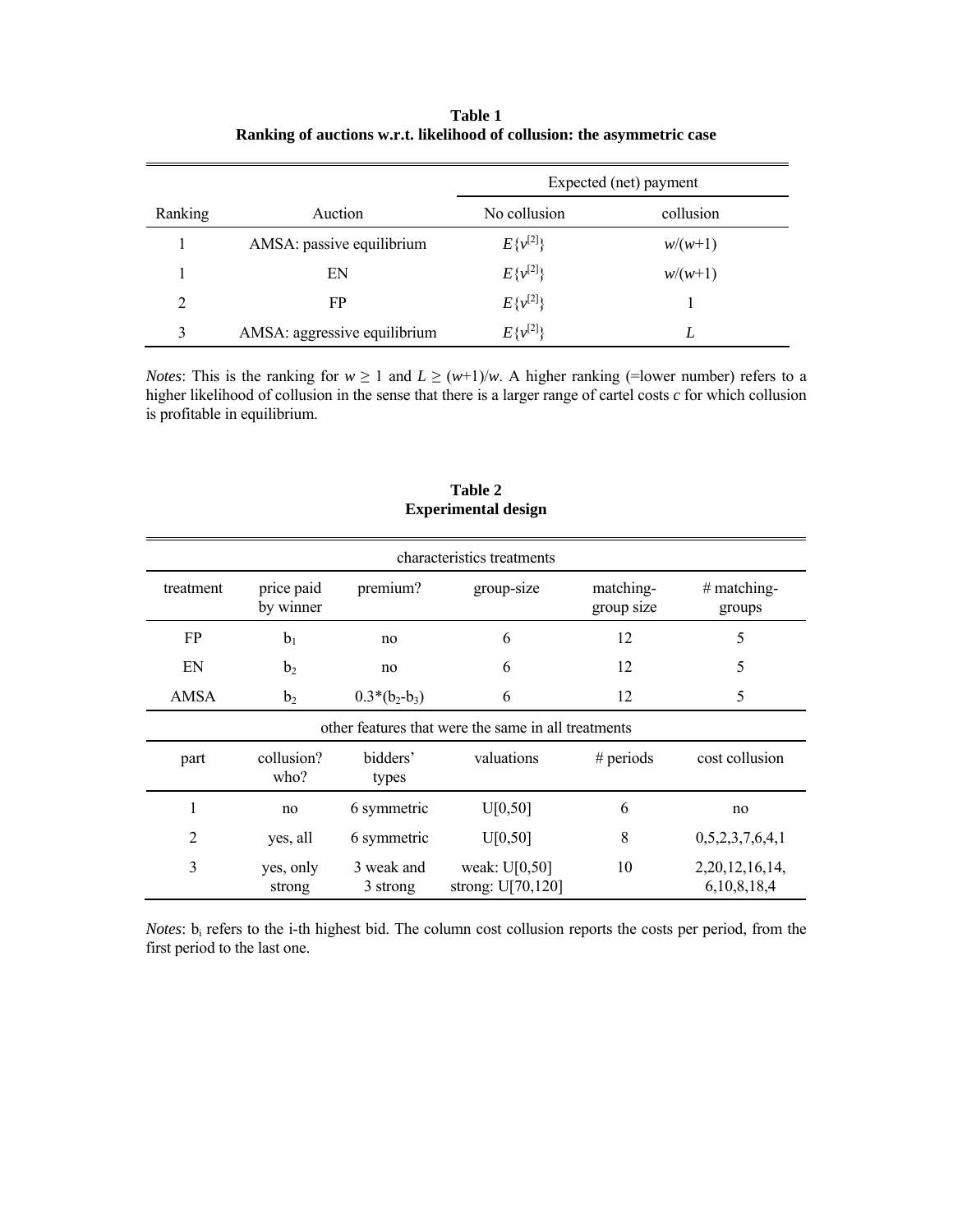|             |                 |                   | part 2             |                   | part 3                             |  |
|-------------|-----------------|-------------------|--------------------|-------------------|------------------------------------|--|
|             |                 | group<br>colludes | votes<br>collusion | group<br>colludes | strong bidders'<br>votes collusion |  |
| FP          | realized        | 42.5%             | 81.9%              | 56.0%             | 79.3%                              |  |
|             | <b>Nash</b>     | 75.0%             | 75.0%              | 70.0%             | 70.0%                              |  |
| EN          | realized        | 26.3%             | 75.8%              | 53.0%             | 81.0%                              |  |
|             | <b>Nash</b>     | 75.0%             | $75.0\%$           | $90.0\%$          | $90.0\%$                           |  |
| <b>AMSA</b> | realized        | $30.0\%$          | 75.0%              | 40.0%             | 68.7%                              |  |
|             | <b>Nash</b>     | $75.0\%$          | 75.0%              | --                | --                                 |  |
|             | Nash passive    |                   |                    | 90.0%             | 90.0%                              |  |
|             | Nash aggressive |                   |                    | 40.0%             | 40.0%                              |  |

**Table 3 Collusion**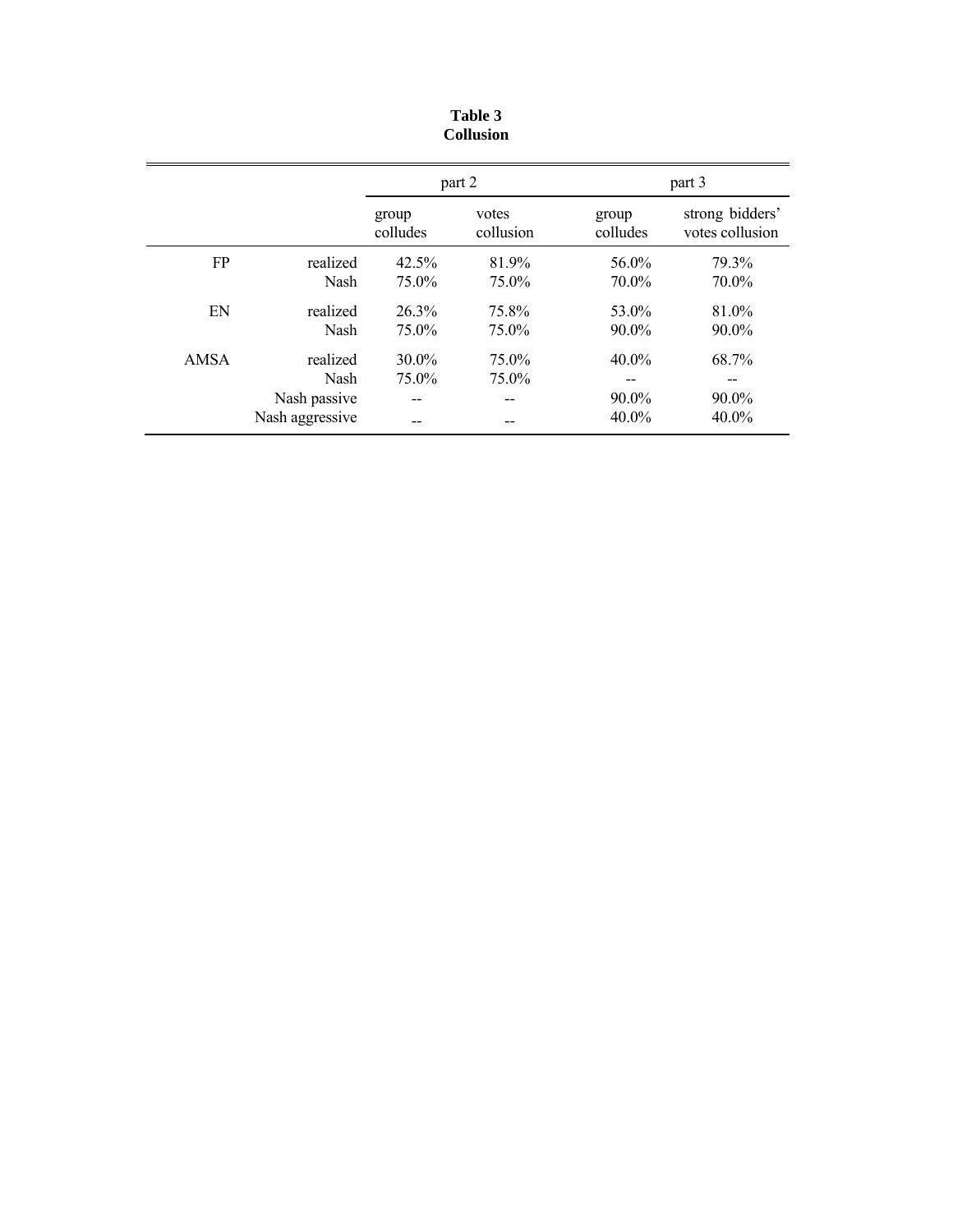|               | part 2           | part 3           |
|---------------|------------------|------------------|
|               | estimate (s.e.)  | estimate (s.e.)  |
| dumam         | $-1.12(0.57)$ ** | $-2.61(0.71)$ ** |
| dumfp         | $2.00(0.73)$ **  | $-0.76(0.73)$    |
| cost          | $-0.41(0.05)$ ** | $-0.17(0.03)$ ** |
| value         | $-0.03(0.01)$ ** | $-0.01(0.01)$    |
| dump1         | $0.64(0.25)$ **  | $-0.21(0.38)$    |
| dump2         | $0.98(0.38)$ **  | $-0.20(0.34)$    |
| dump3         | $0.53(0.29)$ *   | $-0.15(0.36)$    |
| dump4         | 0.04(0.23)       | 0.89(0.62)       |
| dump5         | $0.89(0.29)$ **  | $1.06(0.54)$ **  |
| dump6         | 0.16(0.34)       | 0.28(0.48)       |
| dump7         |                  | $-0.25(0.34)$    |
| dump8         |                  | $-0.38(0.54)$    |
| constant      | $3.71(0.54)$ **  | 5.45 $(1.08)$ ** |
| Wald-test     |                  |                  |
| dumam-dumfp=0 | $-3.12(1.01)$ ** | $-1.85(0.67)$ ** |
| $-logL$       | 602.21           | 393.45           |

**Table 4 Random effects logit model on vote for collusion**

*Notes:* standard errors in parentheses. \*\* (\*) denotes significance at 5% (10%) level; the omitted treatment is EN; dumam equals 1 for AMSA and 0 otherwise; dumfp equals 1 for FP and 0 otherwise; for part 2, dump1, …, dump6 equal 1 for periods 8, …, 14, respectively, and 0 otherwise; for part 3, dump1, …, dump8 equal 1 for periods 17, …, 24, respectively, and 0 otherwise.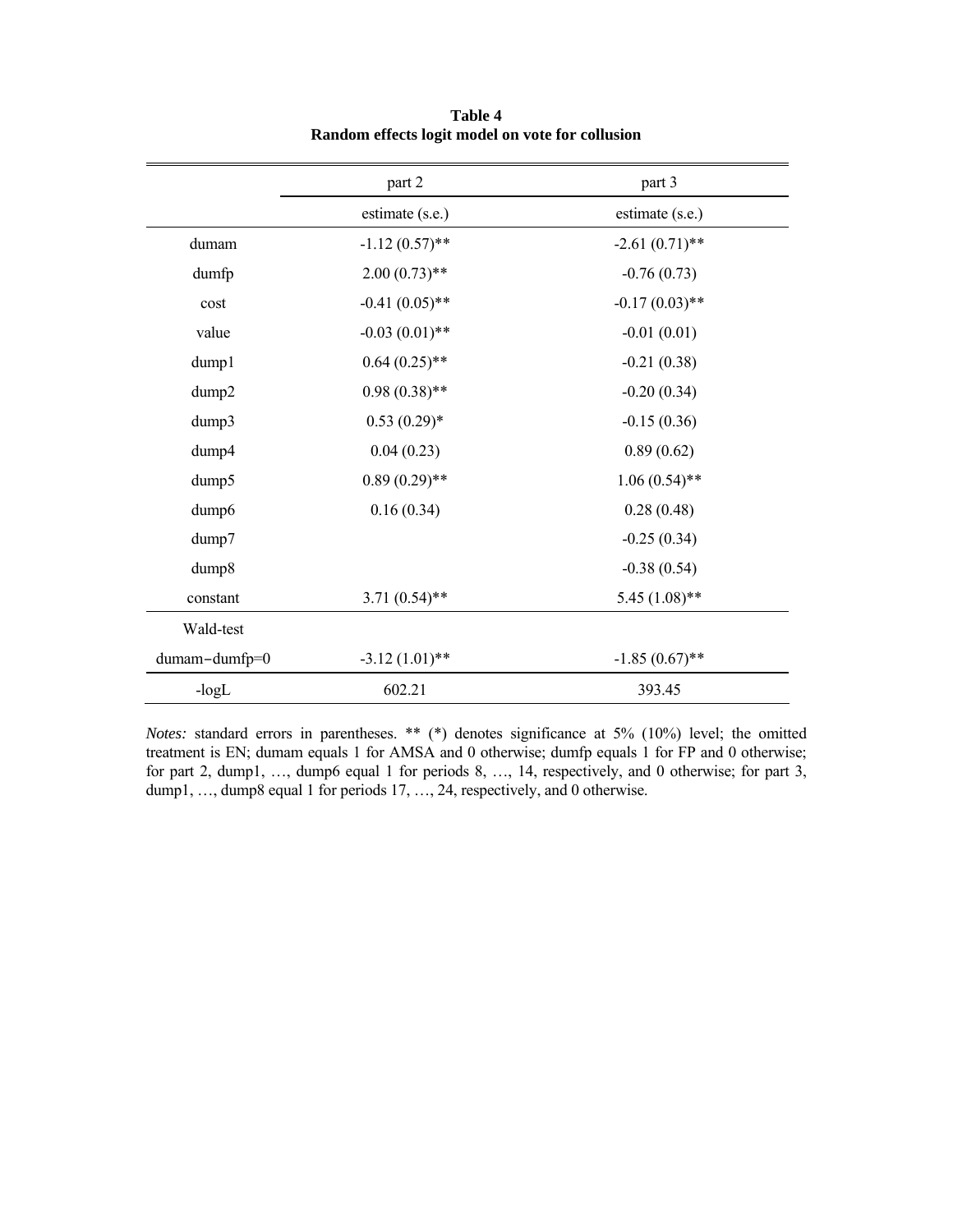|           |                 | www.nu    |            |             |
|-----------|-----------------|-----------|------------|-------------|
|           |                 | part 1    | part 2     | part 3      |
| <b>FP</b> | realized        | 35.7(5.7) | 21.3(18.8) | 70.9(25.2)  |
|           | Nash            | 34.9(6.1) | 9.5(16.6)  | 63.7(21.4)  |
| EN        | realized        | 33.5(8.1) | 26.4(17.7) | 68.0 (33.8) |
|           | Nash            | 35.8(7.5) | 9.8(17.3)  | 45.2(20.5)  |
| AMSA      | realized        | 34.3(8.0) | 24.9(17.5) | 76.8(25.3)  |
|           | Nash            | 35.7(5.5) | 9.6(16.8)  |             |
|           | Nash passive    |           |            | 45.0(19.4)  |
|           | Nash aggressive | --        |            | 86.1 (14.5) |

**Table 5 Revenue**

*Notes:* standard errors in parentheses.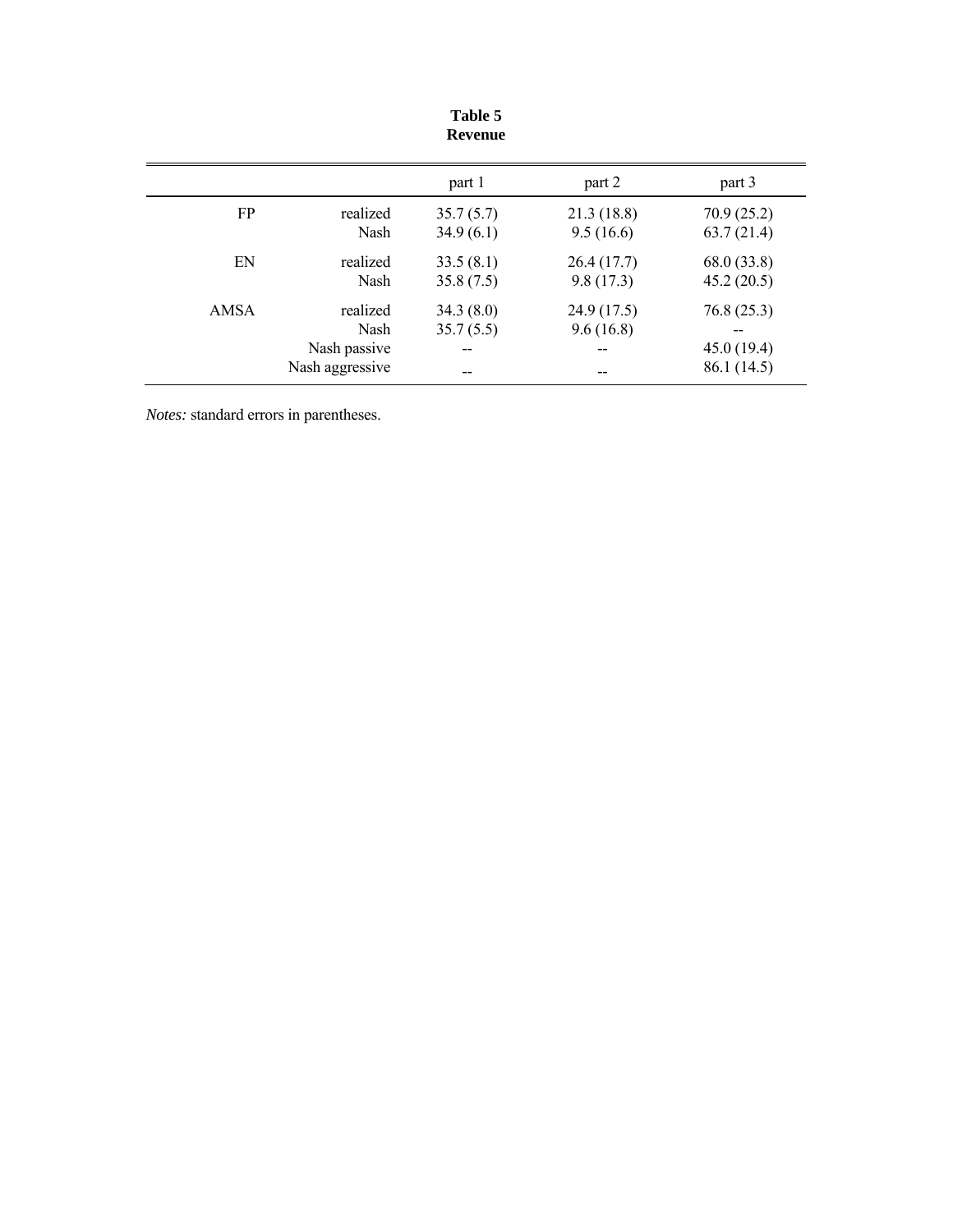|               | part 1           | part 2            | part 3            |
|---------------|------------------|-------------------|-------------------|
|               | estimate (s.e.)  | estimate (s.e.)   | estimate (s.e.)   |
| dumam         | 0.80(1.34)       | $-1.49(4.34)$     | $8.76(4.35)$ **   |
| dumfp         | $2.12(1.20)*$    | $-5.15(4.36)$     | 2.90(4.30)        |
| cost          |                  | $2.31(0.79)$ **   | $1.39(0.35)$ **   |
| dump1         | $-5.88(2.07)$ ** | $-10.07(3.20)$ ** | 0.09(6.08)        |
| dump2         | $2.92(0.97)$ **  | 3.66(4.11)        | 6.98(5.46)        |
| dump3         | $-1.17(1.34)$    | 3.72(4.19)        | 4.68(6.42)        |
| dump4         | $-4.75(1.20)$ ** | $6.15(3.36)$ *    | $-9.25(5.40)$ *   |
| dump5         | $-3.93(1.73)$ ** | $-9.73(3.53)$ **  | $-17.23(4.56)$ ** |
| dump6         |                  | $9.44(4.30)$ **   | $-4.37(5.97)$     |
| dump7         |                  |                   | 6.53(5.69)        |
| dump8         |                  |                   | 3.54(7.44)        |
| constant      | $35.67(1.16)$ ** | $17.95(4.34)$ **  | 53.65 (6.22)**    |
| Wald-test     |                  |                   |                   |
| dumfp-dumam=0 | 1.32(1.16)       | $-3.66(4.33)$     | $-5.86(3.37)$ *   |
| $R^2$ within  | 0.18             | 0.28              | 0.20              |
| $R^2$ between | 0.44             | 0.11              | 0.29              |
| $R^2$ overall | 0.18             | 0.26              | 0.21              |

**Table 6 Random effects model on revenue**

*Notes:* (robust) standard errors in parentheses. \*\* (\*) denotes significance at 5% (10%) level; the omitted treatment is EN; dumam equals 1 for AMSA and 0 otherwise; dumfp equals 1 for FP and 0 otherwise; for part 1, dump1, ..., dump5 equal 1 for periods 2, ..., 6, respectively, and 0 otherwise; for part 2, dump1, …, dump6 equal 1 for periods 8, …, 14, respectively, and 0 otherwise; for part 3, dump1, …, dump8 equal 1 for periods 17, …, 24, respectively, and 0 otherwise.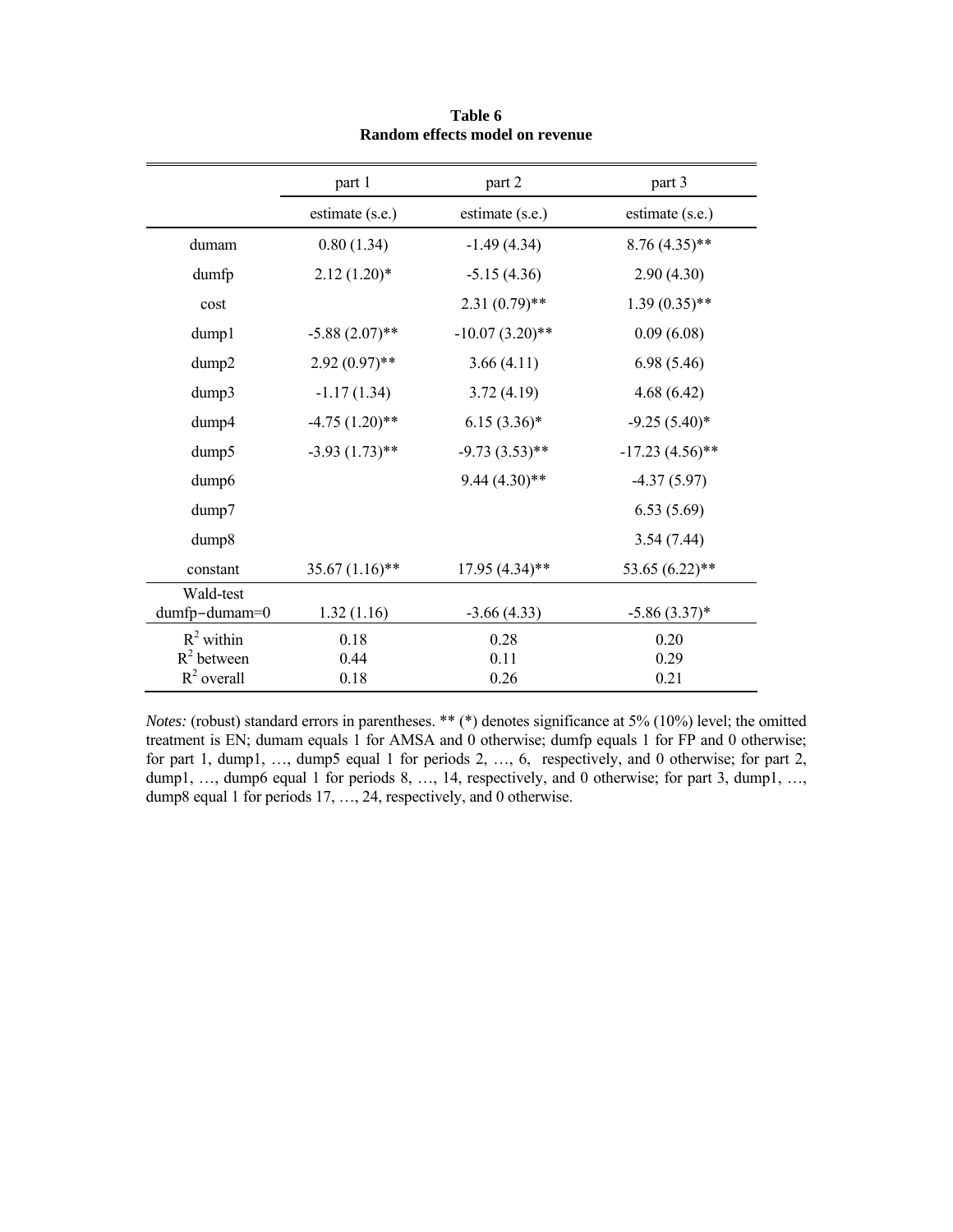|           |                                                            | part 2                       | part 3                          |                                       |
|-----------|------------------------------------------------------------|------------------------------|---------------------------------|---------------------------------------|
|           |                                                            | no collusion                 | no collusion                    | collusion                             |
| <b>FP</b> | realized<br>Nash                                           | 37.0(5.2)<br>36.1(5.3)       | 97.8(9.6)<br>96.7(5.6)          | 49.8 $(5.8)$<br>50.0(0.0)             |
| EN        | realized<br><b>Nash</b>                                    | 35.8(9.2)<br>36.7(9.1)       | 99.0 (12.7)<br>101.3(11.9)      | 40.5(19.9)<br>39.2(8.6)               |
| AMSA      | realized<br><b>Nash</b><br>Nash passive<br>Nash aggressive | 35.6(7.2)<br>37.3(6.7)<br>-- | 93.8 (10.5)<br>98.6 (7.8)<br>-- | 51.3 (18.6)<br>38.8(7.5)<br>70.0(0.0) |

**Table 7 Revenue conditional on (no) collusion**

*Notes*: in part 2 realized and theoretical revenues in case of collusion equal 0 by definition; the Nash predictions are computed on the basis of the actual voting behavior. Standard errors in parentheses.

**Table 8 Efficiency in %**

|      | part 1      | part 2      | part 3     |
|------|-------------|-------------|------------|
| FP   | 95.4 (13.9) | 96.0(12.6)  | 92.7(15.3) |
| EN   | 95.4 (16.0) | 97.0(13.1)  | 96.1(11.9) |
| AMSA | 86.7(27.1)  | 94.4 (18.3) | 90.9(21.5) |

*Notes:* standard errors in parentheses.

**Table 9 Prospects for designated bidder part 3**

| Part 3 | profit transaction<br>winner collusion | price paid by<br>designated bidder | % cases designated<br>bidder buys product |
|--------|----------------------------------------|------------------------------------|-------------------------------------------|
| FP     | 49.6 $(19.3)$ n=56                     | $50.3(5.6)$ n=52                   | $92.9\%$ ; n=56                           |
| EN     | $61.8(26.5)$ n=53                      | 40.9 (19.6) $n=33$                 | $96.2\%$ ; n=53                           |
| AMSA   | $42.3(26.1)$ n=40                      | $51.6(17.9)$ n=33                  | $82.5\%$ ; n=40                           |

*Notes:* standard errors in parentheses.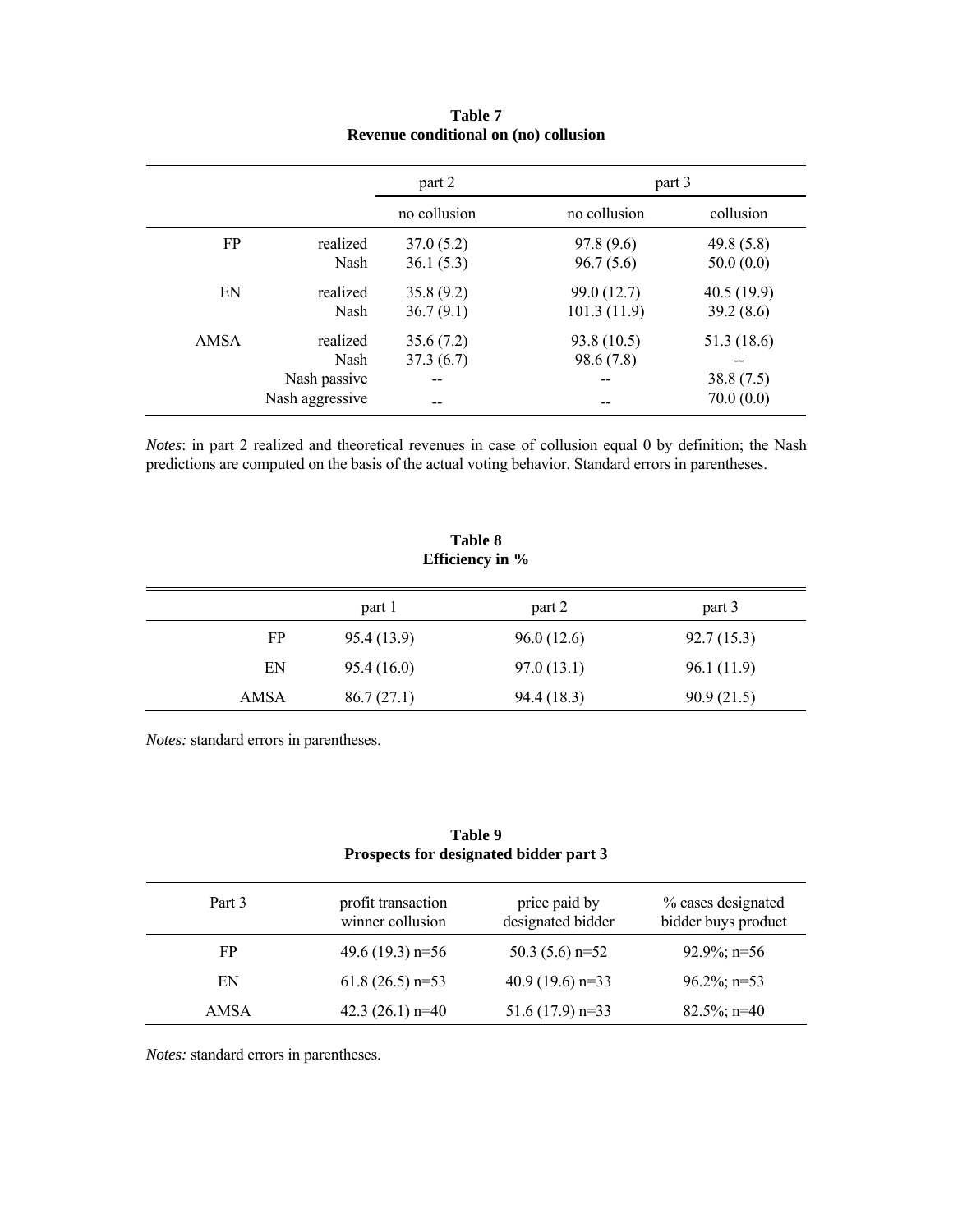## **Figure 1: Votes for collusion**



*Notes:* for each cost of collusion level the proportion of strong bidders' votes for collusion is displayed (vote collusion=1 if individual voted for collusion). Left panel: part2; right panel: part 3.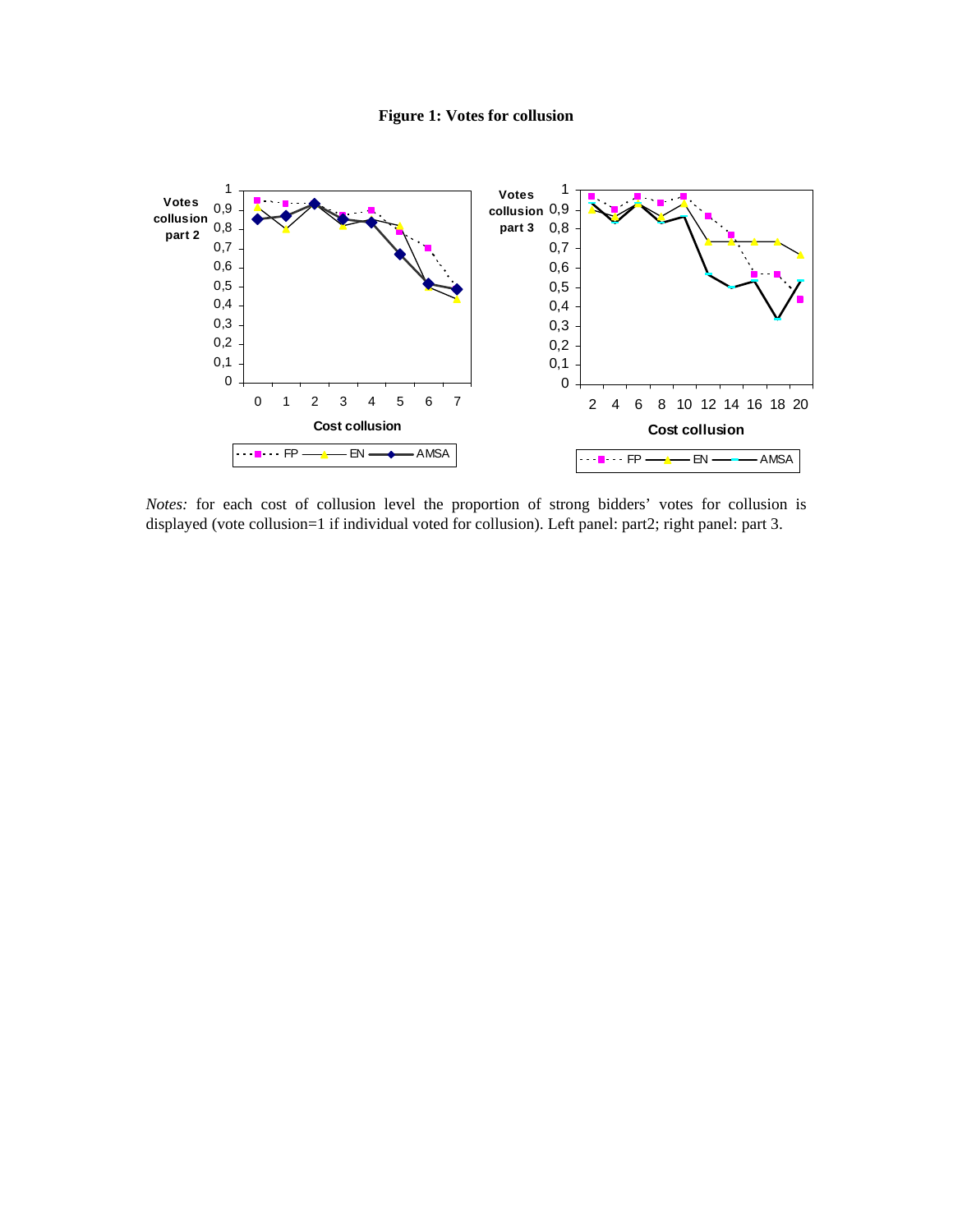



*Notes:* for each revenue level the percentage of outcomes that fall in the interval [revenue-5, revenue+5] is displayed. Upper-left panel: part 1; upper-right panel: part 2; lower panel: part 3.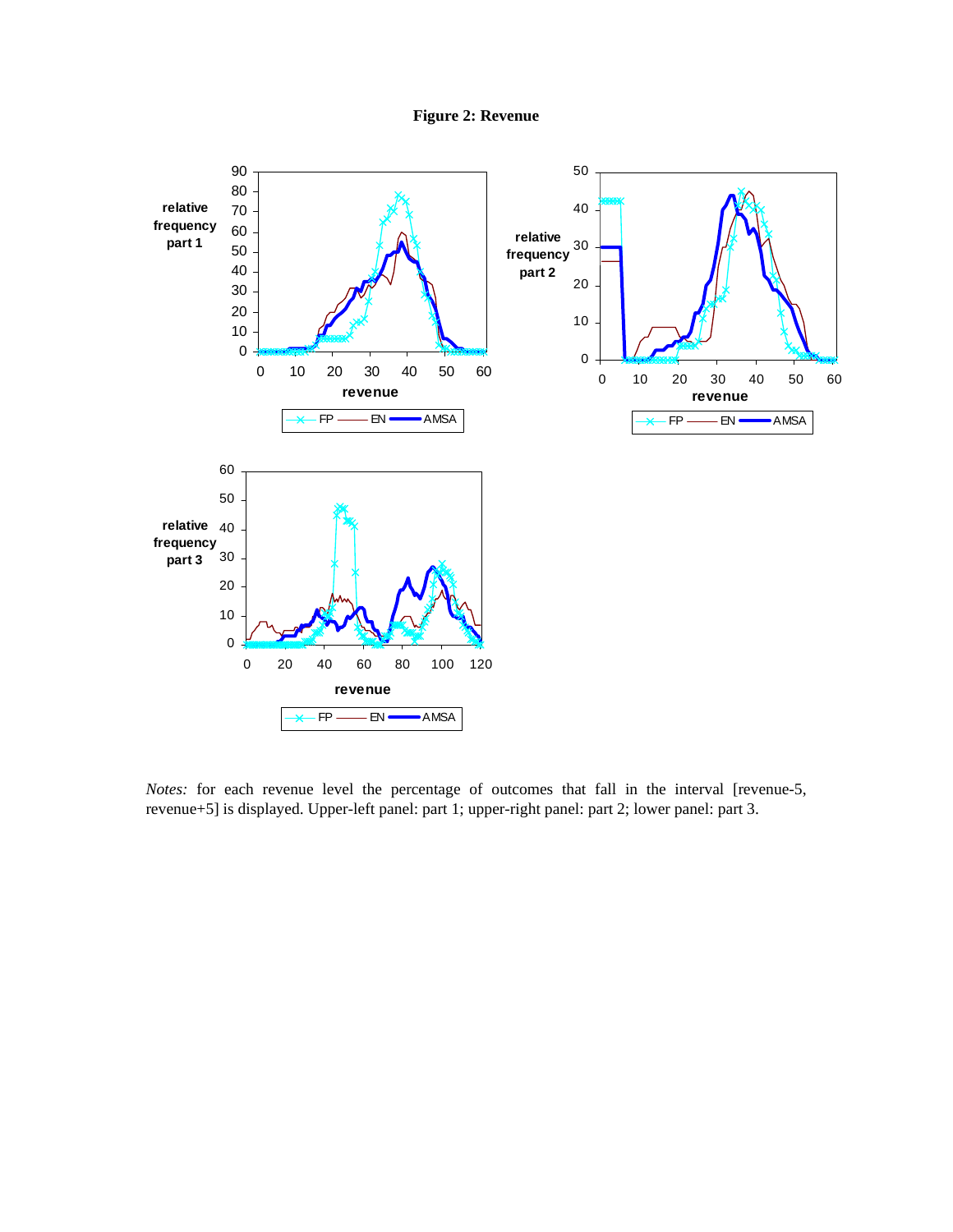



*Notes:* for each value the average of knock-out bids that fall in the interval [value-2, value+2] is displayed. Upper-left panel: part 2 all auctions; upper-right panel: part 3 FP; lower-left panel: part 3 EN; lower-right panel: part 3 AMSA.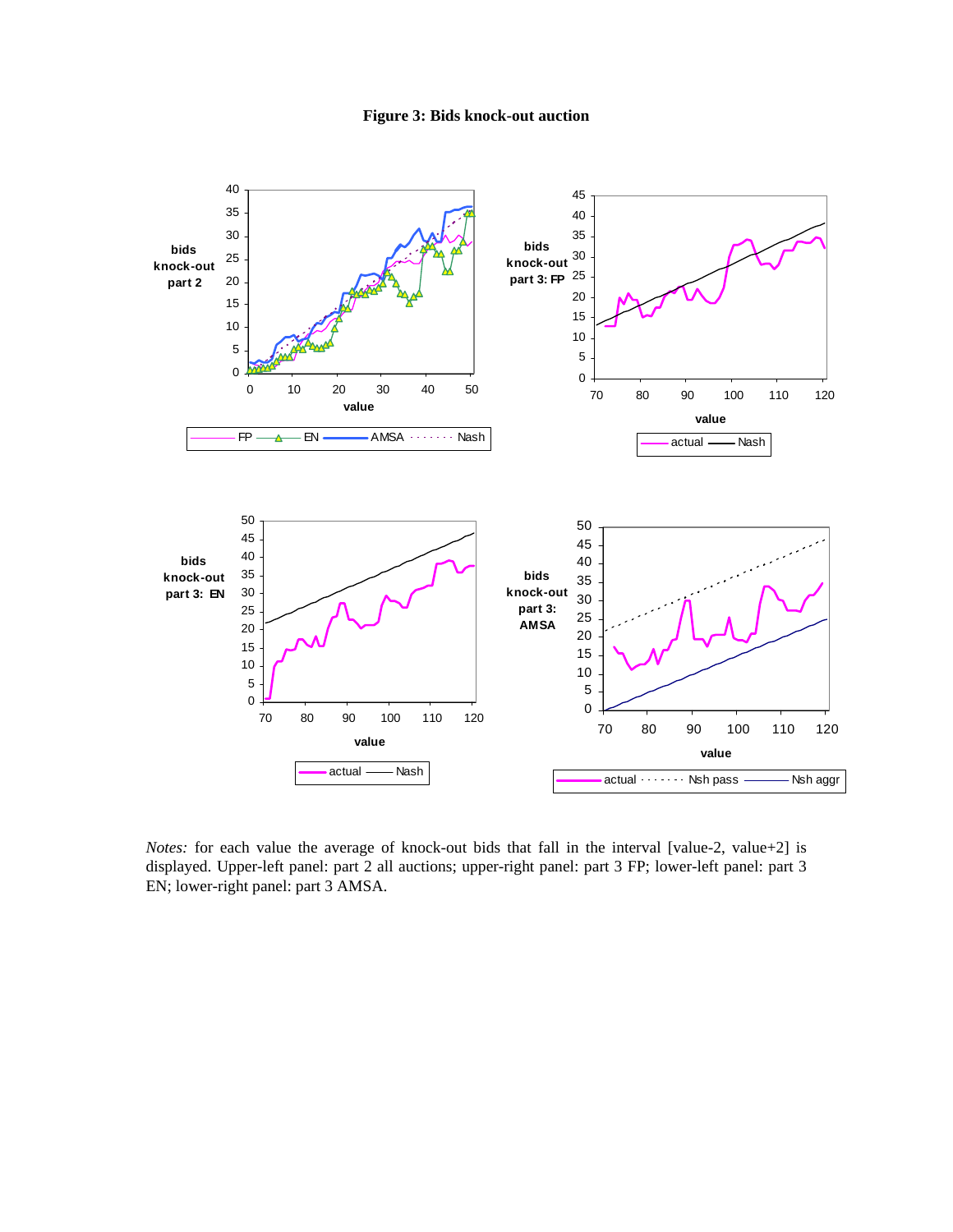



*Notes:* the left-panel shows the histogram of deviations from value (bid-value) in main-auction EN; the right-panel presents for each value the average of main-auction FP bids that fall in the interval [value-2, value+2].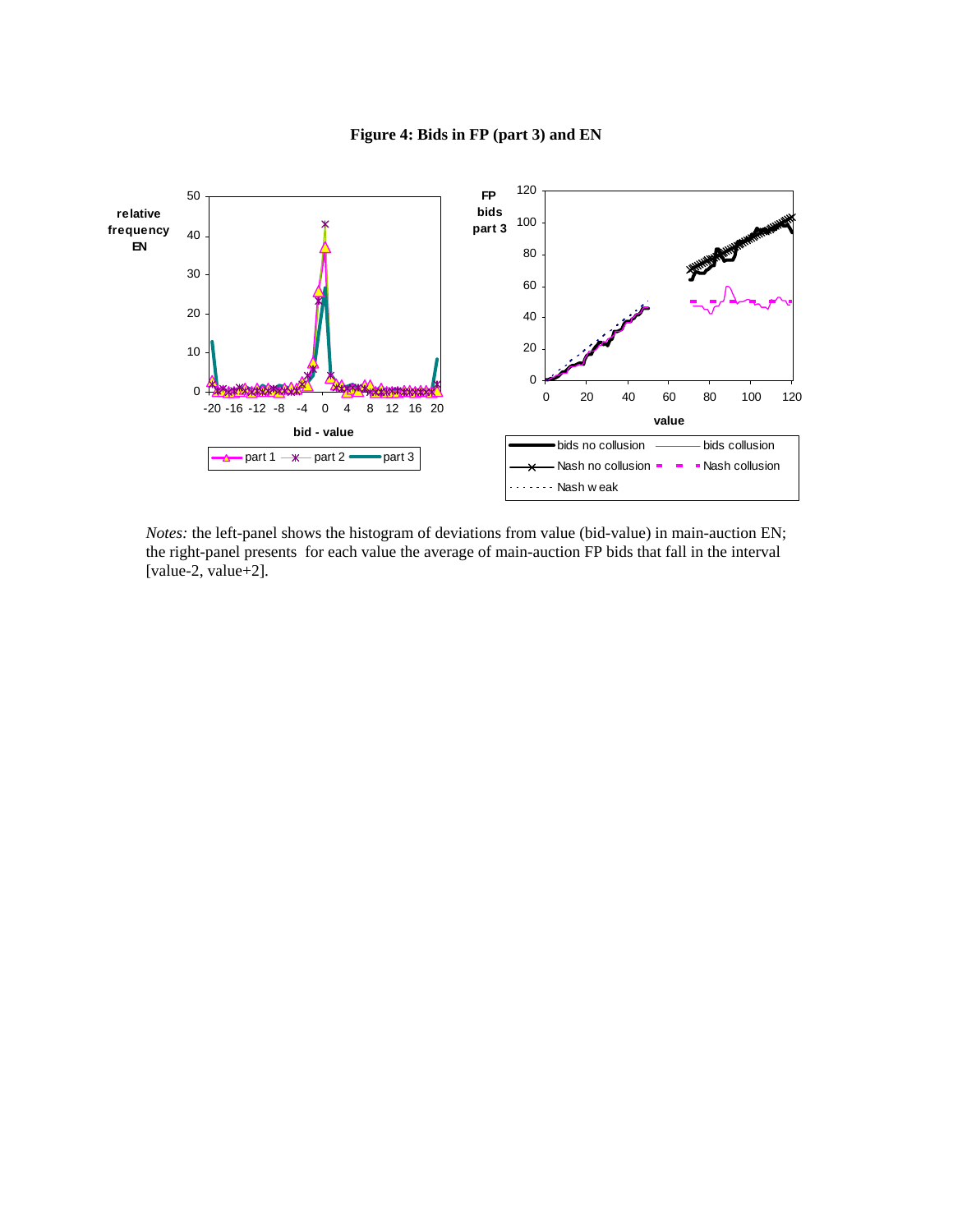



*Notes:* for each value the average of main-auction sealed bids in AMSA that fall in the interval [value-2, value+2] is displayed. Upper-left panel: AMSA exit first phase parts 1 and 2; upper-right panel: AMSA sealed bids second phase parts 1 and 2; lower-left panel: AMSA exit first phase part 3; lowerright panel: AMSA sealed bids second phase part 3.